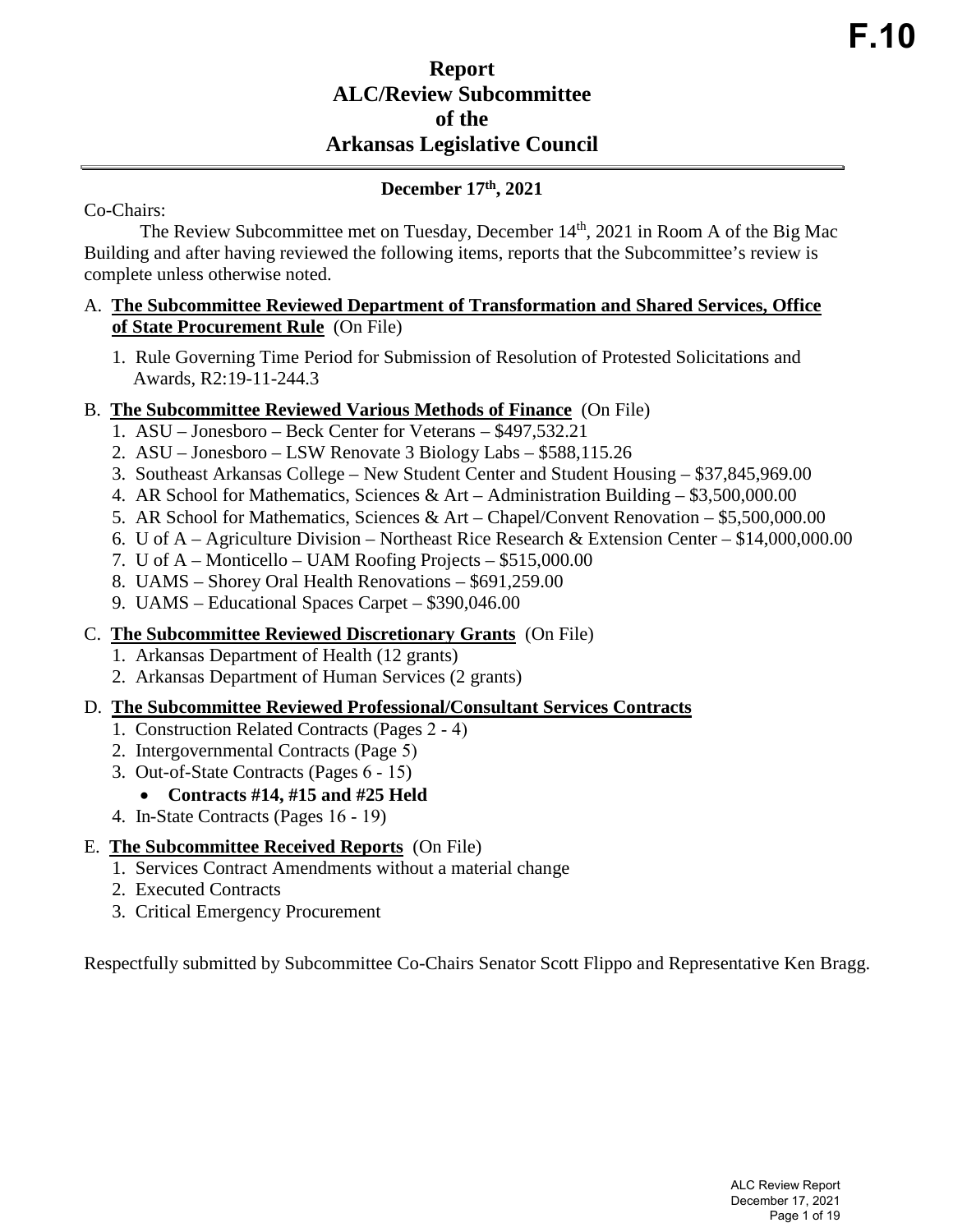*Construction-Related Contracts*

| ASU - Newport<br>1.<br>Agency:                                 |                                | Contractor:                                                 | BRACKETT-KRENNERICH & ASSOCIATES, P.A.                                                                                                                                                        |                        |
|----------------------------------------------------------------|--------------------------------|-------------------------------------------------------------|-----------------------------------------------------------------------------------------------------------------------------------------------------------------------------------------------|------------------------|
|                                                                |                                | Location:                                                   | Jonesboro                                                                                                                                                                                     | State: AR              |
| <b>Service Type:</b><br>Professional Consultant Services (PCS) |                                |                                                             |                                                                                                                                                                                               |                        |
| <b>Total Authorized:</b><br>\$0.00                             | Org. Term:                     | 02/02/2022<br>01/31/2026                                    | <b>Procurement:</b><br><b>RFQ</b>                                                                                                                                                             |                        |
| <b>Total After Review:</b><br>\$175,000.00                     | <b>Funding:</b>                | Cash - 100% -                                               |                                                                                                                                                                                               |                        |
| <b>Total Projected:</b><br>\$175,000.00                        | MOF:                           |                                                             | <b>Contract Number:</b>                                                                                                                                                                       | RA20212243             |
| $Org/Amt$ :<br><u>Amount</u>                                   | Paid To Date Objective:        |                                                             |                                                                                                                                                                                               | <b>New Exp</b>         |
|                                                                |                                |                                                             |                                                                                                                                                                                               | Date                   |
| 175,000.00<br>Original:                                        |                                | and construction inspections as required by the University. | On call architectural services for multiple projects as selected during the contract period by<br>ASUN administration. Services may include full architectural design, plans, specifications  |                        |
| 2.<br>Agency:<br>ASU - Newport                                 |                                | Contractor:                                                 | CROMWELL ARCHITECTS ENGINEERS INC.                                                                                                                                                            |                        |
|                                                                |                                | Location:                                                   | Little Rock                                                                                                                                                                                   | State: AR              |
| <b>Service Type:</b><br>Professional Consultant Services (PCS) |                                |                                                             |                                                                                                                                                                                               |                        |
| <b>Total Authorized:</b><br>\$0.00                             | Org. Term:                     | 02/02/2022<br>01/31/2026                                    | <b>RFQ</b><br><b>Procurement:</b>                                                                                                                                                             |                        |
| <b>Total After Review:</b><br>\$175,000.00                     | <b>Funding:</b>                | $Cash - 100\% -$                                            |                                                                                                                                                                                               |                        |
| <b>Total Projected:</b><br>\$175,000.00                        | MOF:                           |                                                             | <b>Contract Number:</b>                                                                                                                                                                       | RA20212241             |
| Org/Amt:<br><b>Amount</b>                                      | <b>Paid To Date Objective:</b> |                                                             |                                                                                                                                                                                               | <b>New Exp</b>         |
|                                                                |                                |                                                             |                                                                                                                                                                                               | <b>Date</b>            |
| 175,000.00<br>Original:                                        |                                | and construction inspections as required by the University. | On Call architectural services for multiple projects as selected during the contract period by<br>ASUN administration. Services may include full architectural design, plans, specifications, |                        |
| 3.<br>Agency:<br>ASU - Newport                                 |                                | Contractor:                                                 | <b>FENNELL PURIFOY ARCHITECTS</b>                                                                                                                                                             |                        |
|                                                                |                                | <b>Location:</b>                                            | Little Rock                                                                                                                                                                                   | State: AR              |
| <b>Service Type:</b><br>Professional Consultant Services (PCS) |                                |                                                             |                                                                                                                                                                                               |                        |
| <b>Total Authorized:</b>                                       | \$0.00 Org. Term:              | 02/02/2022<br>01/31/2026                                    | <b>Procurement:</b><br><b>RFQ</b>                                                                                                                                                             |                        |
| <b>Total After Review:</b><br>\$175,000.00                     | <b>Funding:</b>                | Cash - 100% -                                               |                                                                                                                                                                                               |                        |
| <b>Total Projected:</b><br>\$175,000.00                        | MOF:                           |                                                             | <b>Contract Number:</b>                                                                                                                                                                       | RA20212242             |
| <u>Org/Amt:</u><br><u>Amount</u>                               | Paid To Date Objective:        |                                                             |                                                                                                                                                                                               | <u>New Exp</u><br>Date |
| 175,000.00<br>Original:                                        |                                | and construction inspections as required by the University. | On call architectural services for multiple projects as selected during the contract period by<br>ASUN administration. Services may include full architectural design, plans, specifications, |                        |
| <b>Correction Department</b><br>4.<br>Agency:                  |                                | Contractor:                                                 | WITTENBERG DELONY & DAVIDSON INC                                                                                                                                                              |                        |
|                                                                |                                | Location:                                                   | LITTLE ROCK                                                                                                                                                                                   | State: AR              |
| <b>Service Type:</b><br>Professional Consultant Services (PCS) |                                |                                                             |                                                                                                                                                                                               |                        |
| <b>Total Authorized:</b>                                       | \$285,500.00 Org. Term:        | 07/16/2021<br>07/15/2022                                    | ABA<br><b>Procurement:</b>                                                                                                                                                                    |                        |
| <b>Total After Review:</b><br>\$316,530.00                     | <b>Funding:</b>                | Other - 100% - ADFA LOAN-100%                               |                                                                                                                                                                                               |                        |
| <b>Total Projected:</b><br>\$285,500.00                        | $MOF$ :                        |                                                             | <b>Contract Number:</b>                                                                                                                                                                       | 4600047986             |
|                                                                |                                |                                                             |                                                                                                                                                                                               |                        |
| Org/Amt:<br>Amount                                             | <b>Paid To Date Objective:</b> |                                                             |                                                                                                                                                                                               | <b>New Exp</b>         |
| Amd. 1<br>31,030.00<br>198,445.00                              |                                |                                                             | INCREASE FUNDING FOR ROOF RENOVATIONS - RLW, WAREHOUSE & ANNEX                                                                                                                                | Date                   |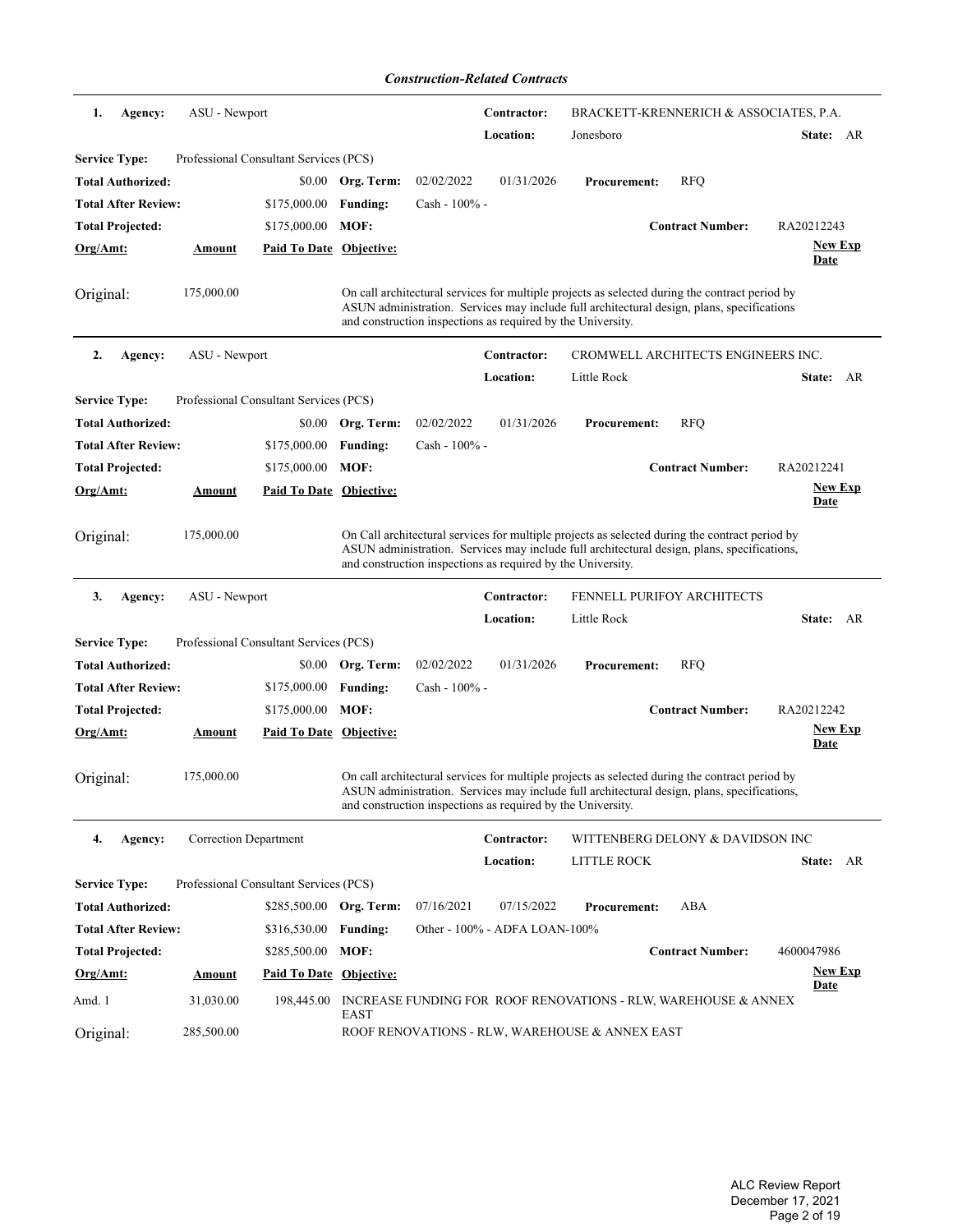| 5.                   | Agency:                    | <b>Education Department</b> |                                              |                         |                                      | Contractor:                                             | PETTIT & PETTIT CONSULTING ENGINEERS INC                                                                                                                              |                         |                               |
|----------------------|----------------------------|-----------------------------|----------------------------------------------|-------------------------|--------------------------------------|---------------------------------------------------------|-----------------------------------------------------------------------------------------------------------------------------------------------------------------------|-------------------------|-------------------------------|
|                      |                            |                             |                                              |                         |                                      | Location:                                               | LITTLE ROCK                                                                                                                                                           |                         | State: AR                     |
| <b>Service Type:</b> |                            |                             | Professional Consultant Services (PCS)       |                         |                                      |                                                         |                                                                                                                                                                       |                         |                               |
|                      | <b>Total Authorized:</b>   |                             | \$200,000.00 Org. Term:                      |                         | 03/01/2019                           | 06/30/2019                                              | <b>Procurement:</b>                                                                                                                                                   | ABA                     |                               |
|                      | Total After Review:        |                             | \$1,000,000.00                               | <b>Funding:</b>         | Trust - 100% -                       |                                                         |                                                                                                                                                                       |                         |                               |
|                      | <b>Total Projected:</b>    |                             | \$200,000.00                                 | MOF:                    |                                      |                                                         |                                                                                                                                                                       | <b>Contract Number:</b> | 4600043505                    |
| Org/Amt:             |                            | Amount                      | <b>Paid To Date Objective:</b>               |                         |                                      |                                                         |                                                                                                                                                                       |                         | <b>New Exp</b><br><b>Date</b> |
| Amd. 5               |                            | 800,000.00                  | 113,442.65                                   |                         |                                      |                                                         | To extend date of the contract through FY23 and add funding for additional ADE Division(s)<br>projects. Also adding Development Consultants, Inc as a sub-consultant. |                         | 06/30/2023                    |
| History:             |                            |                             |                                              |                         |                                      |                                                         |                                                                                                                                                                       |                         |                               |
| Amd. 4               |                            | 0.00                        |                                              |                         |                                      | 63,675.76 To extend the date of the contract for FY22.  |                                                                                                                                                                       |                         | 06/30/2022                    |
| Amd. 3               |                            | 0.00                        |                                              |                         |                                      | 33,309.40 To extend the date of the contract for FY21.  |                                                                                                                                                                       |                         | 06/30/2021                    |
| Amd. 2               |                            | 0.00                        | 0.00                                         |                         | geotechnical engineering projects.   |                                                         | To add sub-consultants for possible architectural, structural, civil landscape architecture and                                                                       |                         | 06/30/2020                    |
| Amd. 1<br>Original:  |                            | 0.00<br>200,000.00          | 0.00                                         | ON-CALL ENGINEER        | To extend date of contract for FY20. |                                                         |                                                                                                                                                                       |                         | 06/30/2020                    |
| 6.                   | Agency:                    |                             | Human Services Department                    |                         |                                      | Contractor:                                             | <b>WITSELL EVANS RASCO</b>                                                                                                                                            |                         |                               |
|                      |                            |                             |                                              |                         |                                      | Location:                                               | LITTLE ROCK                                                                                                                                                           |                         | State: AR                     |
| <b>Service Type:</b> |                            |                             | Professional Consultant Services (PCS)       |                         |                                      |                                                         |                                                                                                                                                                       |                         |                               |
|                      | <b>Total Authorized:</b>   |                             |                                              | \$0.00 Org. Term:       | 01/01/2022                           | 12/31/2022                                              | <b>Procurement:</b>                                                                                                                                                   | ABA                     |                               |
|                      | Total After Review:        |                             | \$1,200,000.00                               | <b>Funding:</b>         |                                      | Other - 100% - Federal Depreciation-100%                |                                                                                                                                                                       |                         |                               |
|                      | <b>Total Projected:</b>    |                             | \$1,200,000.00                               | MOF:                    |                                      |                                                         |                                                                                                                                                                       | <b>Contract Number:</b> | 4600049790                    |
|                      |                            |                             |                                              |                         |                                      |                                                         |                                                                                                                                                                       |                         |                               |
| Org/Amt:             |                            | Amount                      | <b>Paid To Date Objective:</b>               |                         |                                      |                                                         |                                                                                                                                                                       |                         | <b>New Exp</b><br><b>Date</b> |
| Original:            |                            | 1,200,000.00                |                                              |                         |                                      |                                                         | ON-CALL ARCHITECTURAL DESIGN PROFESSIONAL SERVICES                                                                                                                    |                         |                               |
| 7.                   |                            | Parks & Tourism             |                                              |                         |                                      | Contractor:                                             | TAYLOR KEMPKES ARCHITECTS PA                                                                                                                                          |                         |                               |
|                      | Agency:                    |                             |                                              |                         |                                      | Location:                                               | <b>HOT SPRINGS</b>                                                                                                                                                    |                         | State: AR                     |
|                      |                            |                             | Professional Consultant Services (PCS)       |                         |                                      |                                                         |                                                                                                                                                                       |                         |                               |
| <b>Service Type:</b> | Total Authorized:          |                             |                                              |                         | 09/01/2021                           | 06/30/2025                                              | <b>Procurement:</b>                                                                                                                                                   | ABA                     |                               |
|                      | Total After Review:        |                             | \$131,700.00 Org. Term:                      |                         |                                      |                                                         |                                                                                                                                                                       |                         |                               |
|                      |                            |                             | \$132,896.63                                 | <b>Funding:</b><br>MOF: |                                      |                                                         |                                                                                                                                                                       |                         |                               |
| Org/Amt:             | <b>Total Projected:</b>    |                             | \$250,000.00                                 |                         |                                      |                                                         |                                                                                                                                                                       | <b>Contract Number:</b> | 4600049283<br><b>New Exp</b>  |
|                      |                            | <b>Amount</b>               | Paid To Date Objective:                      |                         |                                      |                                                         |                                                                                                                                                                       |                         | <u>Date</u>                   |
| Amd. 1<br>Original:  |                            | 1,196.63<br>131,700.00      | 14,880.20                                    |                         |                                      | To provide professional on-call architectural services. | Mount Magazine State Park Lodge Pool Room HVAC/dehumidification.                                                                                                      |                         |                               |
| 8.                   | Agency:                    | Parks & Tourism             |                                              |                         |                                      | Contractor:                                             | <b>TAYLOR STUDIOS INC</b>                                                                                                                                             |                         |                               |
|                      |                            |                             |                                              |                         |                                      | Location:                                               | <b>RANTOUL</b>                                                                                                                                                        |                         | State: IL                     |
| <b>Service Type:</b> |                            |                             | Professional Consultant Services (PCS)       |                         |                                      |                                                         |                                                                                                                                                                       |                         |                               |
|                      | <b>Total Authorized:</b>   |                             | \$200,000.00                                 | Org. Term:              | 10/01/2020                           | 06/30/2023                                              | <b>Procurement:</b>                                                                                                                                                   | ABA                     |                               |
|                      | <b>Total After Review:</b> |                             | \$1,000,000.00                               | <b>Funding:</b>         |                                      | Other - 100% - Amendment 75-100%                        |                                                                                                                                                                       |                         |                               |
|                      | <b>Total Projected:</b>    |                             | \$1,000,000.00                               | MOF:                    |                                      |                                                         |                                                                                                                                                                       | <b>Contract Number:</b> | 4600046328                    |
| <u>Org/Amt:</u>      |                            | <b>Amount</b>               |                                              |                         |                                      |                                                         |                                                                                                                                                                       |                         | <b>New Exp</b>                |
| Amd. 1               |                            | 800,000.00                  | <b>Paid To Date Objective:</b><br>100,000.00 |                         |                                      | Center located at Pinnacle Mountain State Park.         | Increase Services \$800,000 for fabrication and installation of exhibits in the new Visitor                                                                           |                         | <u>Date</u>                   |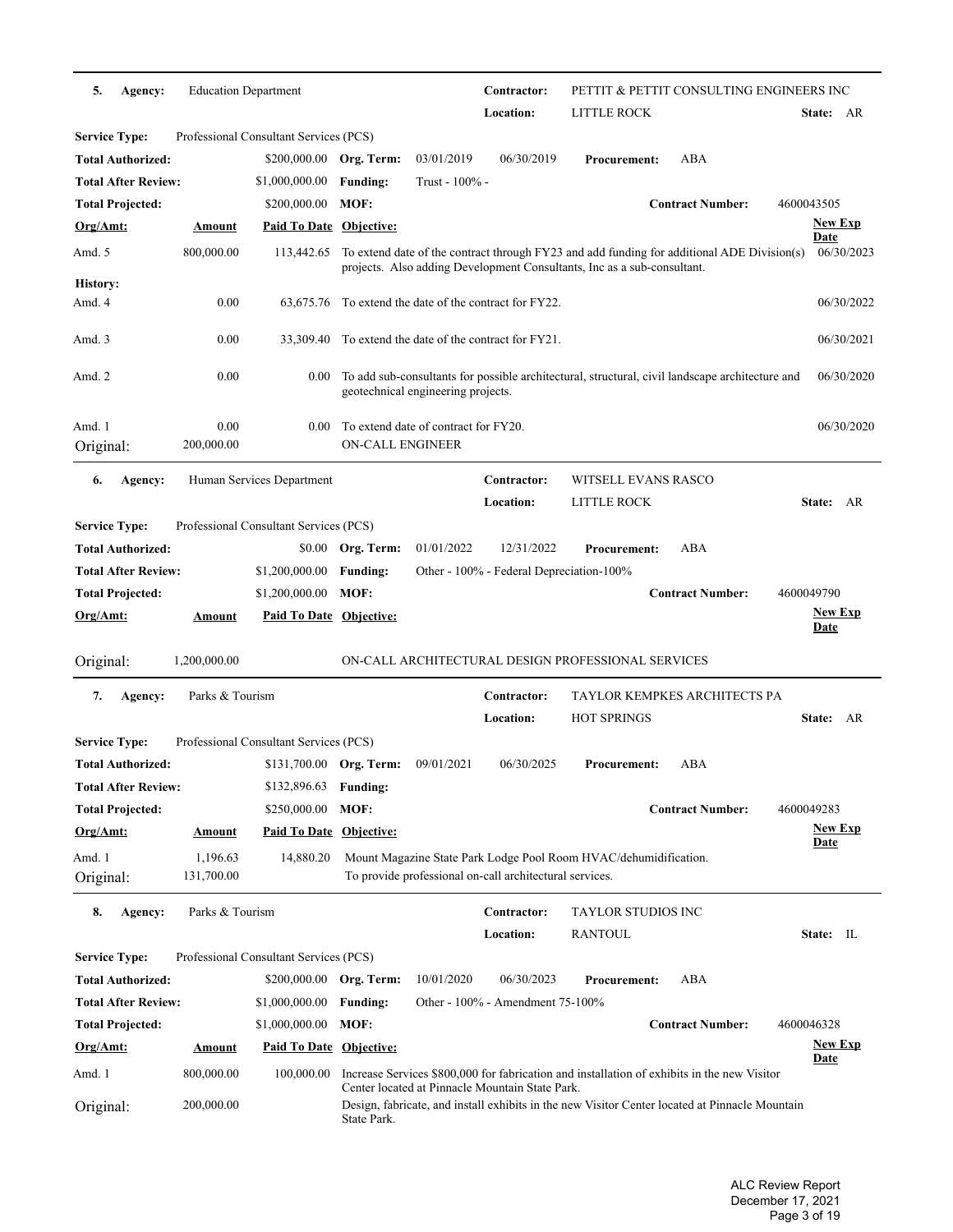| 9.                   | Agency:                    | U of A - Fayetteville |                                        |                    |                                            | Contractor:                                       | ALLISON + PARTNERS, INC                                                                                                                                                                                                                                                            |                         |                               |  |
|----------------------|----------------------------|-----------------------|----------------------------------------|--------------------|--------------------------------------------|---------------------------------------------------|------------------------------------------------------------------------------------------------------------------------------------------------------------------------------------------------------------------------------------------------------------------------------------|-------------------------|-------------------------------|--|
|                      |                            |                       |                                        |                    |                                            | Location:                                         | Little Rock                                                                                                                                                                                                                                                                        |                         | State: AR                     |  |
| <b>Service Type:</b> |                            |                       | Professional Consultant Services (PCS) |                    |                                            |                                                   |                                                                                                                                                                                                                                                                                    |                         |                               |  |
|                      | <b>Total Authorized:</b>   |                       | \$390,000.00                           | Org. Term:         | 04/01/2020                                 | 12/31/2022                                        | <b>Procurement:</b>                                                                                                                                                                                                                                                                | <b>RFO</b>              |                               |  |
|                      | <b>Total After Review:</b> |                       | \$392,000.00                           | <b>Funding:</b>    | State - 100%                               |                                                   |                                                                                                                                                                                                                                                                                    |                         |                               |  |
|                      | <b>Total Projected:</b>    |                       | \$323,750.00                           | MOF:               |                                            |                                                   |                                                                                                                                                                                                                                                                                    | <b>Contract Number:</b> | ASMSAFB20001                  |  |
| Org/Amt:             |                            | <b>Amount</b>         | Paid To Date Objective:                |                    |                                            |                                                   |                                                                                                                                                                                                                                                                                    |                         | <b>New Exp</b><br><b>Date</b> |  |
| Amd. 2               |                            | 2,000.00              | 314,385.05                             | Convent structures |                                            |                                                   | To add additional funds for reimbursable expenses for the renovation of the former Chapel and                                                                                                                                                                                      |                         |                               |  |
| <b>History:</b>      |                            |                       |                                        |                    |                                            |                                                   |                                                                                                                                                                                                                                                                                    |                         |                               |  |
| Amd. 1               |                            | 66,250.00             | 310,201.17                             |                    |                                            |                                                   | To add additional funds for architectural and engineering services for the renovation of the<br>former Chapel and Convent structures as a result of receiving final construction bids.                                                                                             |                         |                               |  |
| Original:            |                            | 323,750.00            |                                        |                    | administration, and project closeouts.     |                                                   | To provide architectural and engineering services for the renovation of the former Chapel and<br>Conventstructures into student housing to include program development, cost estimating,<br>schematic design, designdevelopment, construction documentation, bidding, construction |                         |                               |  |
| 10.                  | Agency:                    | U of A - Fayetteville |                                        |                    |                                            | Contractor:                                       | <b>HUFFT PROJECTS</b>                                                                                                                                                                                                                                                              |                         |                               |  |
|                      |                            |                       |                                        |                    |                                            | Location:                                         | Bentonville                                                                                                                                                                                                                                                                        |                         | State: AR                     |  |
| <b>Service Type:</b> |                            |                       | Professional Consultant Services (PCS) |                    |                                            |                                                   |                                                                                                                                                                                                                                                                                    |                         |                               |  |
|                      | <b>Total Authorized:</b>   |                       | \$6,700,349.00                         | Org. Term:         | 08/22/2020                                 | 06/30/2024                                        | <b>Procurement:</b>                                                                                                                                                                                                                                                                | <b>RFO</b>              |                               |  |
|                      | <b>Total After Review:</b> |                       | \$8,623,430.00                         | <b>Funding:</b>    | Cash - 100% -                              |                                                   |                                                                                                                                                                                                                                                                                    |                         |                               |  |
|                      | <b>Total Projected:</b>    |                       | \$6,700,349.00                         | MOF:               |                                            |                                                   |                                                                                                                                                                                                                                                                                    | <b>Contract Number:</b> | RA1214104                     |  |
| Org/Amt:             |                            | Amount                | Paid To Date Objective:                |                    |                                            |                                                   |                                                                                                                                                                                                                                                                                    |                         | <b>New Exp</b><br>Date        |  |
| Amd. 1               |                            | 1,923,081.00          | 2,219,911.00                           |                    | Integrative & Innovative Research project. |                                                   | Increase architect fee based on revised estimated total construction cost for the Institute for                                                                                                                                                                                    |                         |                               |  |
| Original:            |                            | 6,700,349.00          |                                        |                    | distinctive research institute.            |                                                   | Design services for the UofA Institute for Integrative & Innovative Research $(13R)$ to create a                                                                                                                                                                                   |                         |                               |  |
| 11.                  | Agency:                    | U of A - Pine Bluff   |                                        |                    |                                            | Contractor:                                       | POLK STANLEY WILCOX ARCHITECTS LTD                                                                                                                                                                                                                                                 |                         |                               |  |
|                      |                            |                       |                                        |                    |                                            | Location:                                         | Little Rock                                                                                                                                                                                                                                                                        |                         | State: AR                     |  |
| <b>Service Type:</b> |                            |                       | Professional Consultant Services (PCS) |                    |                                            |                                                   |                                                                                                                                                                                                                                                                                    |                         |                               |  |
|                      | <b>Total Authorized:</b>   |                       | \$0.00                                 | Org. Term:         | 01/01/2022                                 | 12/31/2025                                        | <b>Procurement:</b>                                                                                                                                                                                                                                                                | <b>RFQ</b>              |                               |  |
|                      | <b>Total After Review:</b> |                       | \$156,000.00                           | <b>Funding:</b>    |                                            | Other - 100% - University Reserves-100%           |                                                                                                                                                                                                                                                                                    |                         |                               |  |
|                      | <b>Total Projected:</b>    |                       | \$156,000.00                           | MOF:               |                                            |                                                   |                                                                                                                                                                                                                                                                                    | <b>Contract Number:</b> | RA171600027                   |  |
| Org/Amt:             |                            | <u>Amount</u>         | <b>Paid To Date Objective:</b>         |                    |                                            |                                                   |                                                                                                                                                                                                                                                                                    |                         | <b>New Exp</b><br>Date        |  |
| Original:            |                            | 156,000.00            |                                        |                    |                                            | design and consultation services for this project | Polk Stanley Wilcox has been selected as a dedicated design professional for the Track and<br>Soccer Stadium Phase One project. Polk Stanley Wilcox will be requested to provide both                                                                                              |                         |                               |  |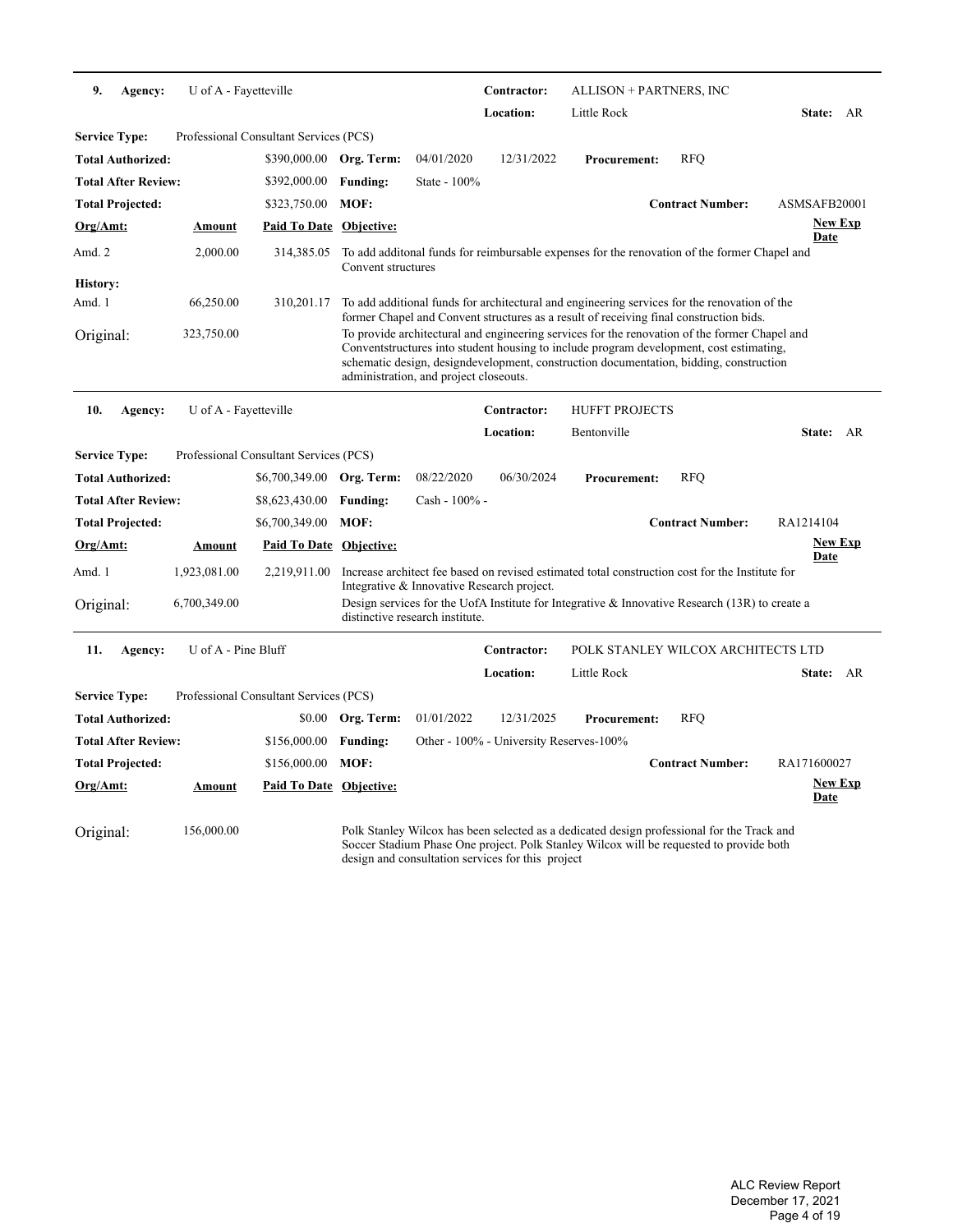*Intergovernmental Contracts*

| 1.<br>Agency:              | <b>Health Department</b> |                                    |                 |            | Contractor:<br>Location: | LITTLE ROCK                              |                                                                                                                                                                           | UNIVERSITY OF ARKANSAS-MEDICAL SCIENCES<br>AR<br>State: |
|----------------------------|--------------------------|------------------------------------|-----------------|------------|--------------------------|------------------------------------------|---------------------------------------------------------------------------------------------------------------------------------------------------------------------------|---------------------------------------------------------|
| <b>Service Type:</b>       |                          | Technical & General Services (TGS) |                 |            |                          |                                          |                                                                                                                                                                           |                                                         |
| <b>Total Authorized:</b>   |                          | \$0.00                             | Org. Term:      | 12/18/2021 | 06/30/2022               | <b>Procurement:</b>                      | IGV                                                                                                                                                                       |                                                         |
| <b>Total After Review:</b> |                          | \$157,000.00                       | <b>Funding:</b> |            |                          | Federal - 100% - ELC COVID-19 FUNDS-100% |                                                                                                                                                                           |                                                         |
| <b>Total Projected:</b>    |                          | \$157,000.00                       | MOF:            |            |                          |                                          | <b>Contract Number:</b>                                                                                                                                                   | 4502054312                                              |
| $Org/Amt$ :                | Amount                   | Paid To Date Objective:            |                 |            |                          |                                          |                                                                                                                                                                           | <b>New Exp</b><br>Date                                  |
| Original:                  | 157,000.00               |                                    |                 |            |                          |                                          | UAMS shall provide technical support to the COVID-19 Pregnant Women and Infants<br>Registry (CPWIR) in their fulfillment of Grant Requirements of Grant #5NU50CK000538-02 |                                                         |

-00 awarded by the Centers for Disease Control and Prevention (CDC).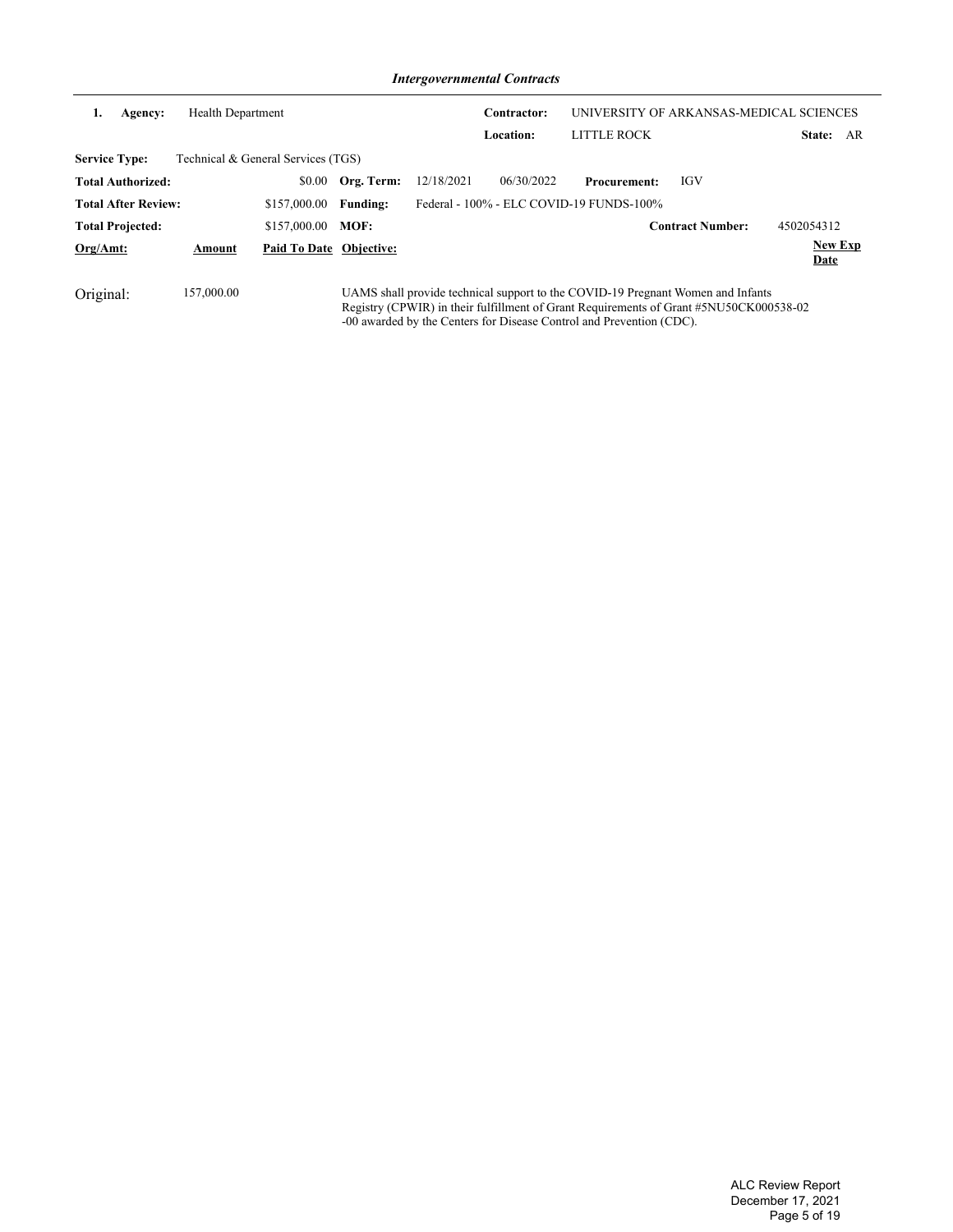|                            |                 |                                        |                            | <b>Out-of-State Contracts</b> |                                                       |                                                                                 |                                                                                                                                                                                                                                                                                 |                        |
|----------------------------|-----------------|----------------------------------------|----------------------------|-------------------------------|-------------------------------------------------------|---------------------------------------------------------------------------------|---------------------------------------------------------------------------------------------------------------------------------------------------------------------------------------------------------------------------------------------------------------------------------|------------------------|
| 1.<br>Agency:              | ASU - Jonesboro |                                        |                            |                               | Contractor:                                           | KONE, INC                                                                       |                                                                                                                                                                                                                                                                                 |                        |
|                            |                 |                                        |                            |                               | Location:                                             | Cordova                                                                         |                                                                                                                                                                                                                                                                                 | State:<br>TN           |
| <b>Service Type:</b>       |                 | Technical & General Services (TGS)     |                            |                               |                                                       |                                                                                 |                                                                                                                                                                                                                                                                                 |                        |
| <b>Total Authorized:</b>   |                 | \$0.00                                 | Org. Term:                 | 12/17/2021                    | 11/30/2022                                            | <b>Procurement:</b>                                                             | CC                                                                                                                                                                                                                                                                              |                        |
| <b>Total After Review:</b> |                 | \$418,376.00                           | <b>Funding:</b>            | Cash - 100% -                 |                                                       |                                                                                 |                                                                                                                                                                                                                                                                                 |                        |
| <b>Total Projected:</b>    |                 | \$418,376.00                           | MOF:                       |                               |                                                       |                                                                                 | <b>Contract Number:</b>                                                                                                                                                                                                                                                         | RA10252137             |
| Org/Amt:                   | <b>Amount</b>   | Paid To Date Objective:                |                            |                               |                                                       |                                                                                 |                                                                                                                                                                                                                                                                                 | <u>New Exp</u><br>Date |
| Original:                  | 418,376.00      |                                        |                            |                               | Ellis Library at Arkansas State University-Jonesboro. |                                                                                 | The purpose is to provide labor and materials to modernize elevators 4 and 5 in the Dean B.                                                                                                                                                                                     |                        |
| 2.<br>Agency:              |                 | <b>Disability Determination</b>        |                            |                               | Contractor:                                           | <b>ALEX MARC SIEGEL</b>                                                         |                                                                                                                                                                                                                                                                                 |                        |
|                            |                 |                                        |                            |                               | <b>Location:</b>                                      | <b>NARBERTH</b>                                                                 |                                                                                                                                                                                                                                                                                 | State: PA              |
| <b>Service Type:</b>       |                 | Professional Consultant Services (PCS) |                            |                               |                                                       |                                                                                 |                                                                                                                                                                                                                                                                                 |                        |
| <b>Total Authorized:</b>   |                 | \$49,500.00                            | Org. Term:                 | 07/26/2021                    | 06/30/2023                                            | <b>Procurement:</b>                                                             | <b>RFQ</b>                                                                                                                                                                                                                                                                      |                        |
| <b>Total After Review:</b> |                 | \$345,900.00                           | <b>Funding:</b>            |                               |                                                       | Federal - 100% - Social Security Administration-100%                            |                                                                                                                                                                                                                                                                                 |                        |
| <b>Total Projected:</b>    |                 | \$49,500.00                            | MOF:                       |                               |                                                       |                                                                                 | <b>Contract Number:</b>                                                                                                                                                                                                                                                         | 4600049887             |
| Org/Amt:                   | <b>Amount</b>   | Paid To Date Objective:                |                            |                               |                                                       |                                                                                 |                                                                                                                                                                                                                                                                                 | <b>New Exp</b>         |
| Amd. 1                     | 296,400.00      | 0.00                                   | agency/institution policy. |                               |                                                       | disability regulations. This position is governed by state and federal laws and | The Disability Determination for Social Security Administration (DDSSA) Medical<br>Consultant examines, reviews, and evaluates claimant medical records and determines if the<br>evidence meets or equals the medical or mental criteria listed in the federal social security  | <b>Date</b>            |
| Original:                  | 49,500.00       |                                        |                            |                               |                                                       |                                                                                 |                                                                                                                                                                                                                                                                                 |                        |
| 3.<br>Agency:              |                 | Disability Determination               |                            |                               | Contractor:<br>Location:                              | <b>BRIAN M OSULLIVAN</b><br>NORTHBOROUGH                                        |                                                                                                                                                                                                                                                                                 | <b>State:</b><br>MA    |
| <b>Service Type:</b>       |                 | Professional Consultant Services (PCS) |                            |                               |                                                       |                                                                                 |                                                                                                                                                                                                                                                                                 |                        |
| <b>Total Authorized:</b>   |                 |                                        | \$49,500.00 Org. Term:     | 07/26/2021                    | 06/30/2023                                            | <b>Procurement:</b>                                                             | <b>RFQ</b>                                                                                                                                                                                                                                                                      |                        |
| <b>Total After Review:</b> |                 | \$345,900.00                           | <b>Funding:</b>            |                               |                                                       | Federal - 100% - Social Security Administration-100%                            |                                                                                                                                                                                                                                                                                 |                        |
| <b>Total Projected:</b>    |                 | \$49,500.00                            | MOF:                       |                               |                                                       |                                                                                 | <b>Contract Number:</b>                                                                                                                                                                                                                                                         | 4600049919             |
| Org/Amt:                   | Amount          | Paid To Date Objective:                |                            |                               |                                                       |                                                                                 |                                                                                                                                                                                                                                                                                 | <b>New Exp</b>         |
| Amd. 1                     | 296,400.00      | 0.00                                   |                            |                               |                                                       | disability regulations." To increase funding/time on contract.                  | "The Disability Determination for Social Security Administration (DDSSA) Medical<br>Consultant examines, reviews, and evaluates claimant medical records and determines if the<br>evidence meets or equals the medical or mental criteria listed in the federal social security | <b>Date</b>            |
| Original:                  | 49,500.00       |                                        |                            |                               |                                                       |                                                                                 |                                                                                                                                                                                                                                                                                 |                        |
| Agency:<br>4.              |                 | <b>Disability Determination</b>        |                            |                               | Contractor:                                           | DARRIN G CAMPO                                                                  |                                                                                                                                                                                                                                                                                 |                        |
|                            |                 |                                        |                            |                               | Location:                                             | <b>MIDDLETOWN</b>                                                               |                                                                                                                                                                                                                                                                                 | State: DE              |
| <b>Service Type:</b>       |                 | Professional Consultant Services (PCS) |                            |                               |                                                       |                                                                                 |                                                                                                                                                                                                                                                                                 |                        |
| <b>Total Authorized:</b>   |                 |                                        | \$48,000.00 Org. Term:     | 07/22/2021                    | 06/30/2023                                            | <b>Procurement:</b>                                                             | <b>RFQ</b>                                                                                                                                                                                                                                                                      |                        |
| <b>Total After Review:</b> |                 | \$381,840.00                           | <b>Funding:</b>            |                               |                                                       | Federal - 100% - Social Security Administration-100%                            |                                                                                                                                                                                                                                                                                 |                        |
| Total Projected:           |                 | \$48,000.00                            | MOF:                       |                               |                                                       |                                                                                 | <b>Contract Number:</b>                                                                                                                                                                                                                                                         | 4600049880             |
| <u>Org/Amt:</u>            | <b>Amount</b>   | <b>Paid To Date Objective:</b>         |                            |                               |                                                       |                                                                                 |                                                                                                                                                                                                                                                                                 | <b>New Exp</b>         |
| Amd. 1                     | 333,840.00      | 24,150.00                              | agency/institution policy. |                               |                                                       | disability regulations. This position is governed by state and federal laws and | The Disability Determination for Social Security Administration (DDSSA) Medical<br>Consultant examines, reviews, and evaluates claimant medical records and determines if the<br>evidence meets or equals the medical or mental criteria listed in the federal social security  | <u>Date</u>            |
| Original:                  | 48,000.00       |                                        |                            |                               |                                                       |                                                                                 |                                                                                                                                                                                                                                                                                 |                        |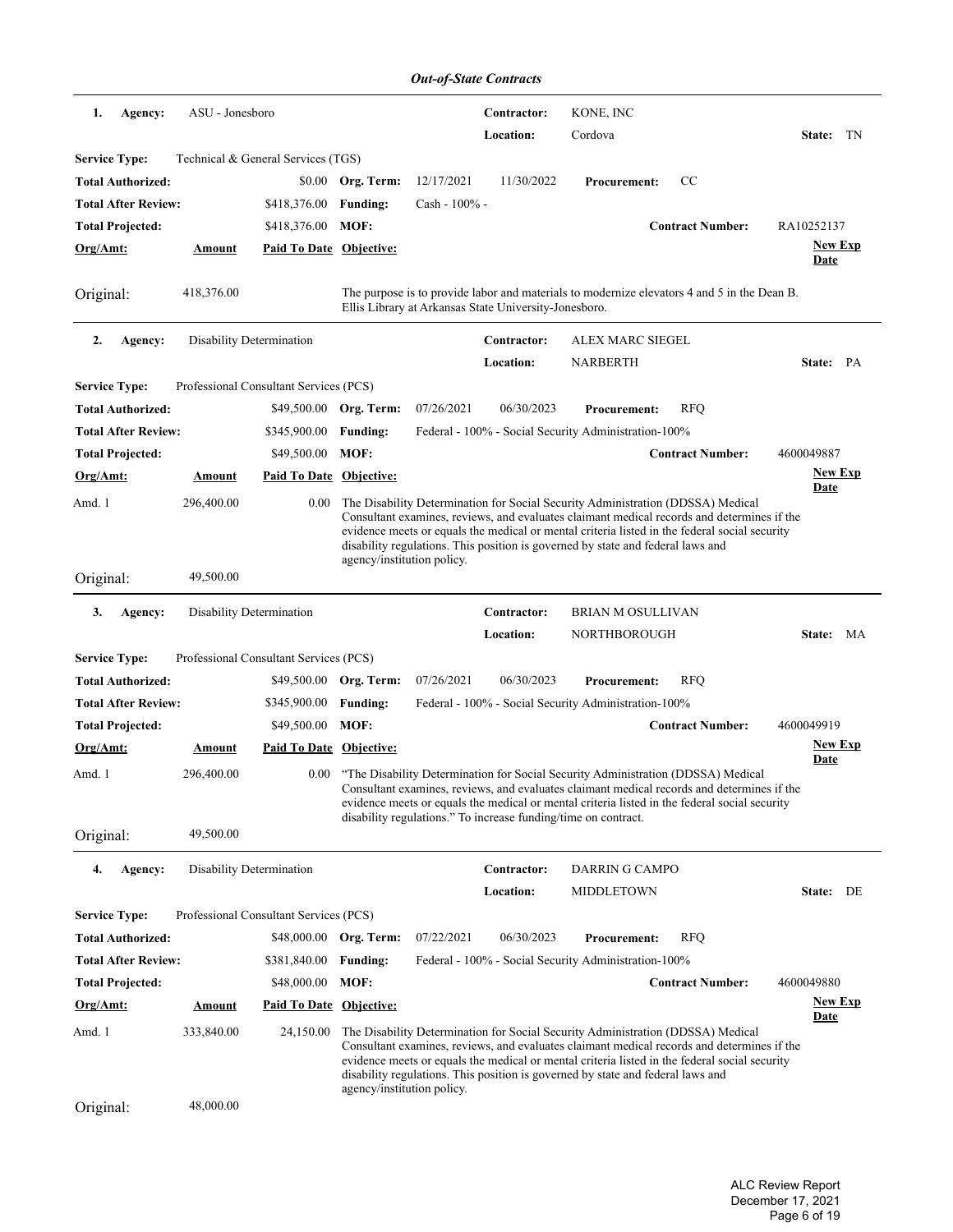| 5.<br>Agency:              | Disability Determination |                                        |                            |            | Contractor: | <b>DAVID S VOSS</b>                                                                                                                                                                                                                                                                                                                                               |                         |                              |
|----------------------------|--------------------------|----------------------------------------|----------------------------|------------|-------------|-------------------------------------------------------------------------------------------------------------------------------------------------------------------------------------------------------------------------------------------------------------------------------------------------------------------------------------------------------------------|-------------------------|------------------------------|
|                            |                          |                                        |                            |            | Location:   | PLEASANT PLAINS                                                                                                                                                                                                                                                                                                                                                   |                         | State: IL                    |
| <b>Service Type:</b>       |                          | Professional Consultant Services (PCS) |                            |            |             |                                                                                                                                                                                                                                                                                                                                                                   |                         |                              |
| Total Authorized:          |                          |                                        | \$49,500.00 Org. Term:     | 07/26/2021 | 06/30/2023  | <b>Procurement:</b>                                                                                                                                                                                                                                                                                                                                               | <b>RFQ</b>              |                              |
| <b>Total After Review:</b> |                          | \$345,900.00                           | <b>Funding:</b>            |            |             | Federal - 100% - Social Security Administration-100%                                                                                                                                                                                                                                                                                                              |                         |                              |
| <b>Total Projected:</b>    |                          | \$49,500.00                            | MOF:                       |            |             |                                                                                                                                                                                                                                                                                                                                                                   | <b>Contract Number:</b> | 4600049888                   |
| <u>Org/Amt:</u>            | <b>Amount</b>            | <u>Paid To Date</u>                    | Objective:                 |            |             |                                                                                                                                                                                                                                                                                                                                                                   |                         | <b>New Exp</b>               |
| Amd. 1                     | 296,400.00               | 6,412.50                               |                            |            |             | The Disability Determination for Social Security Administration (DDSSA) Medical                                                                                                                                                                                                                                                                                   |                         | <b>Date</b>                  |
|                            |                          |                                        | agency/institution policy. |            |             | Consultant examines, reviews, and evaluates claimant medical records and determines if the<br>evidence meets or equals the medical or mental criteria listed in the federal social security<br>disability regulations. This position is governed by state and federal laws and                                                                                    |                         |                              |
| Original:                  | 49,500.00                |                                        |                            |            |             |                                                                                                                                                                                                                                                                                                                                                                   |                         |                              |
| Agency:<br>6.              | Disability Determination |                                        |                            |            | Contractor: | <b>ELLEN CREGEN HUMPHRIES</b>                                                                                                                                                                                                                                                                                                                                     |                         |                              |
|                            |                          |                                        |                            |            | Location:   | COLUMBIA                                                                                                                                                                                                                                                                                                                                                          |                         | State: SC                    |
| <b>Service Type:</b>       |                          | Professional Consultant Services (PCS) |                            |            |             |                                                                                                                                                                                                                                                                                                                                                                   |                         |                              |
| <b>Total Authorized:</b>   |                          | \$48,000.00                            | Org. Term:                 | 10/25/2021 | 06/30/2023  | <b>Procurement:</b>                                                                                                                                                                                                                                                                                                                                               | <b>RFQ</b>              |                              |
| <b>Total After Review:</b> |                          | \$381,840.00                           | <b>Funding:</b>            |            |             | Federal - 100% - Social Security Administration-100%                                                                                                                                                                                                                                                                                                              |                         |                              |
| <b>Total Projected:</b>    |                          | \$48,000.00                            | MOF:                       |            |             |                                                                                                                                                                                                                                                                                                                                                                   | <b>Contract Number:</b> | 4600049883                   |
| Org/Amt:                   | <u>Amount</u>            | Paid To Date Objective:                |                            |            |             |                                                                                                                                                                                                                                                                                                                                                                   |                         | <u>New Exp</u>               |
| Amd. 1                     | 333,840.00               | 0.00                                   | agency/institution policy. |            |             | The Disability Determination for Social Security Administration (DDSSA) Medical<br>Consultant examines, reviews, and evaluates claimant medical records and determines if the<br>evidence meets or equals the medical or mental criteria listed in the federal social security<br>disability regulations. This position is governed by state and federal laws and |                         | <b>Date</b>                  |
| Original:                  | 48,000.00                |                                        |                            |            |             |                                                                                                                                                                                                                                                                                                                                                                   |                         |                              |
| 7.<br>Agency:              | Disability Determination |                                        |                            |            | Contractor: | <b>JAMES E HINCHEN</b>                                                                                                                                                                                                                                                                                                                                            |                         |                              |
|                            |                          |                                        |                            |            | Location:   | <b>JACKSONVILLE</b>                                                                                                                                                                                                                                                                                                                                               |                         | State: IL                    |
| <b>Service Type:</b>       |                          | Professional Consultant Services (PCS) |                            |            |             |                                                                                                                                                                                                                                                                                                                                                                   |                         |                              |
| Total Authorized:          |                          |                                        | \$48,000.00 Org. Term:     | 07/26/2021 | 06/30/2023  | <b>Procurement:</b>                                                                                                                                                                                                                                                                                                                                               | <b>RFQ</b>              |                              |
| <b>Total After Review:</b> |                          | \$381,840.00                           | <b>Funding:</b>            |            |             | Federal - 100% - Social Security Administration-100%                                                                                                                                                                                                                                                                                                              |                         |                              |
| <b>Total Projected:</b>    |                          | \$48,000.00                            | MOF:                       |            |             |                                                                                                                                                                                                                                                                                                                                                                   | <b>Contract Number:</b> | 4600049882<br><b>New Exp</b> |
| <u> Org/Amt:</u>           | <u>Amount</u>            | <b>Paid To Date Objective:</b>         |                            |            |             |                                                                                                                                                                                                                                                                                                                                                                   |                         | <u>Date</u>                  |
| Amd. 1                     | 333,840.00               | 10,800.00                              | agency/institution policy. |            |             | The Disability Determination for Social Security Administration (DDSSA) Medical<br>Consultant examines, reviews, and evaluates claimant medical records and determines if the<br>evidence meets or equals the medical or mental criteria listed in the federal social security<br>disability regulations. This position is governed by state and federal laws and |                         |                              |
| Original:                  | 48,000.00                |                                        |                            |            |             |                                                                                                                                                                                                                                                                                                                                                                   |                         |                              |
| 8.<br>Agency:              | Disability Determination |                                        |                            |            | Contractor: | <b>JEANNE ANNE YAKIN</b>                                                                                                                                                                                                                                                                                                                                          |                         |                              |
|                            |                          |                                        |                            |            | Location:   | <b>SPRINGFIELD</b>                                                                                                                                                                                                                                                                                                                                                |                         | State: IL                    |
| <b>Service Type:</b>       |                          | Professional Consultant Services (PCS) |                            |            |             |                                                                                                                                                                                                                                                                                                                                                                   |                         |                              |
| Total Authorized:          |                          |                                        | \$49,500.00 Org. Term:     | 08/12/2021 | 06/30/2023  | <b>Procurement:</b>                                                                                                                                                                                                                                                                                                                                               | <b>RFQ</b>              |                              |
| <b>Total After Review:</b> |                          | \$345,900.00                           | <b>Funding:</b>            |            |             | Federal - 100% - Social Security Administration-100%                                                                                                                                                                                                                                                                                                              |                         |                              |
| <b>Total Projected:</b>    |                          | \$49,500.00                            | MOF:                       |            |             |                                                                                                                                                                                                                                                                                                                                                                   | <b>Contract Number:</b> | 4600049889<br><b>New Exp</b> |
| <u>Org/Amt:</u>            | <b>Amount</b>            | <b>Paid To Date Objective:</b>         |                            |            |             |                                                                                                                                                                                                                                                                                                                                                                   |                         | <u>Date</u>                  |
| Amd. 1                     | 296,400.00               | 8,460.00                               | agency/institution policy. |            |             | The Disability Determination for Social Security Administration (DDSSA) Medical<br>Consultant examines, reviews, and evaluates claimant medical records and determines if the<br>evidence meets or equals the medical or mental criteria listed in the federal social security<br>disability regulations. This position is governed by state and federal laws and |                         |                              |
| Original:                  | 49,500.00                |                                        |                            |            |             |                                                                                                                                                                                                                                                                                                                                                                   |                         |                              |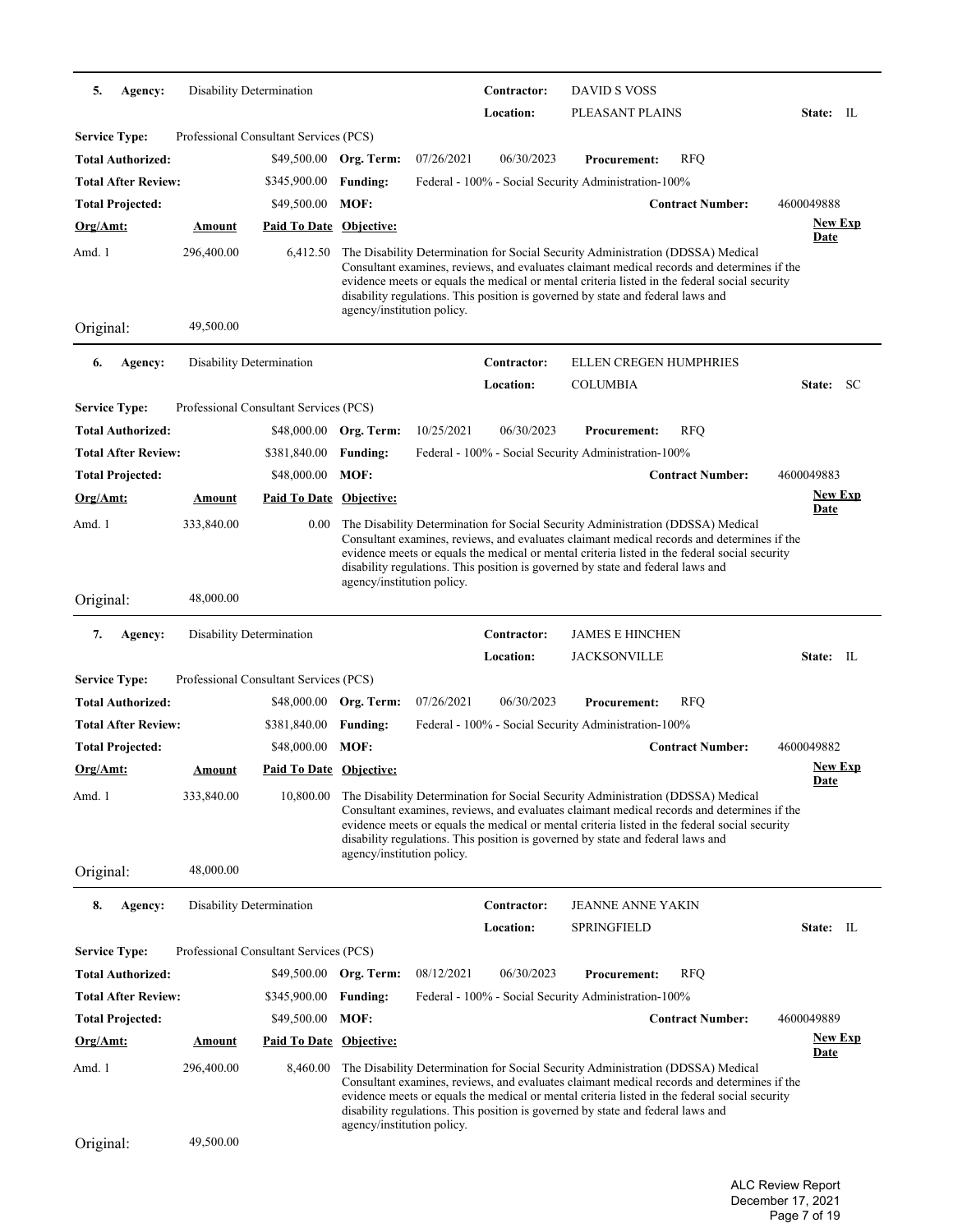| 9.                   | Agency:                    | <b>Disability Determination</b> |                                        |                            |            | Contractor: | <b>JOSEPH R MICHEL MD</b>                                                                                                                                                                                                                                                                                                                                         |                         |                               |
|----------------------|----------------------------|---------------------------------|----------------------------------------|----------------------------|------------|-------------|-------------------------------------------------------------------------------------------------------------------------------------------------------------------------------------------------------------------------------------------------------------------------------------------------------------------------------------------------------------------|-------------------------|-------------------------------|
|                      |                            |                                 |                                        |                            |            | Location:   | WOODBURY                                                                                                                                                                                                                                                                                                                                                          |                         | State: NJ                     |
| <b>Service Type:</b> |                            |                                 | Professional Consultant Services (PCS) |                            |            |             |                                                                                                                                                                                                                                                                                                                                                                   |                         |                               |
|                      | <b>Total Authorized:</b>   |                                 |                                        | \$48,000.00 Org. Term:     | 07/28/2021 | 06/30/2023  | <b>Procurement:</b>                                                                                                                                                                                                                                                                                                                                               | <b>RFQ</b>              |                               |
|                      | <b>Total After Review:</b> |                                 | \$381,840.00                           | <b>Funding:</b>            |            |             | Federal - 100% - Social Security Administration-100%                                                                                                                                                                                                                                                                                                              |                         |                               |
|                      | <b>Total Projected:</b>    |                                 | \$48,000.00                            | MOF:                       |            |             |                                                                                                                                                                                                                                                                                                                                                                   | <b>Contract Number:</b> | 4600049884                    |
| Org/Amt:             |                            | <b>Amount</b>                   | <b>Paid To Date Objective:</b>         |                            |            |             |                                                                                                                                                                                                                                                                                                                                                                   |                         | <b>New Exp</b><br><b>Date</b> |
| Amd. 1               |                            | 333,840.00                      | 23,700.00                              | agency/institution policy. |            |             | The Disability Determination for Social Security Administration (DDSSA) Medical<br>Consultant examines, reviews, and evaluates claimant medical records and determines if the<br>evidence meets or equals the medical or mental criteria listed in the federal social security<br>disability regulations. This position is governed by state and federal laws and |                         |                               |
| Original:            |                            | 48,000.00                       |                                        |                            |            |             |                                                                                                                                                                                                                                                                                                                                                                   |                         |                               |
| 10.                  | Agency:                    | Disability Determination        |                                        |                            |            | Contractor: | <b>LINDA MARGILOFF</b>                                                                                                                                                                                                                                                                                                                                            |                         |                               |
|                      |                            |                                 |                                        |                            |            | Location:   | <b>BROOKLINE</b>                                                                                                                                                                                                                                                                                                                                                  |                         | State:<br>MA                  |
| <b>Service Type:</b> |                            |                                 | Professional Consultant Services (PCS) |                            |            |             |                                                                                                                                                                                                                                                                                                                                                                   |                         |                               |
|                      | <b>Total Authorized:</b>   |                                 | \$0.00                                 | Org. Term:                 | 01/01/2022 | 06/30/2023  | <b>Procurement:</b>                                                                                                                                                                                                                                                                                                                                               | <b>RFQ</b>              |                               |
|                      | <b>Total After Review:</b> |                                 | \$333,840.00                           | <b>Funding:</b>            |            |             | Federal - 100% - Social Security Administration-100%                                                                                                                                                                                                                                                                                                              |                         |                               |
|                      | <b>Total Projected:</b>    |                                 | \$997,000.00                           | MOF:                       |            |             |                                                                                                                                                                                                                                                                                                                                                                   | <b>Contract Number:</b> | 4600049885                    |
| $Org/Amt$ :          |                            | Amount                          | <b>Paid To Date Objective:</b>         |                            |            |             |                                                                                                                                                                                                                                                                                                                                                                   |                         | <b>New Exp</b><br><u>Date</u> |
| Original:            |                            | 333,840.00                      |                                        | agency/institution policy. |            |             | The Disability Determination for Social Security Administration (DDSSA) Medical<br>Consultant examines, reviews, and evaluates claimant medical records and determines if the<br>evidence meets or equals the medical or mental criteria listed in the federal social security<br>disability regulations. This position is governed by state and federal laws and |                         |                               |
| 11.                  | Agency:                    | Disability Determination        |                                        |                            |            | Contractor: | <b>MARISA C HENDRON</b>                                                                                                                                                                                                                                                                                                                                           |                         |                               |
|                      |                            |                                 |                                        |                            |            | Location:   | <b>HENDERSON</b>                                                                                                                                                                                                                                                                                                                                                  |                         | NV<br>State:                  |
| <b>Service Type:</b> |                            |                                 | Professional Consultant Services (PCS) |                            |            |             |                                                                                                                                                                                                                                                                                                                                                                   |                         |                               |
|                      | Total Authorized:          |                                 |                                        | \$49,500.00 Org. Term:     | 07/26/2021 | 06/30/2023  | <b>Procurement:</b>                                                                                                                                                                                                                                                                                                                                               | <b>RFQ</b>              |                               |
|                      | <b>Total After Review:</b> |                                 | \$345,900.00                           | <b>Funding:</b>            |            |             | Federal - 100% - Social Security Administration-100%                                                                                                                                                                                                                                                                                                              |                         |                               |
|                      | <b>Total Projected:</b>    |                                 | \$49,500.00                            | MOF:                       |            |             |                                                                                                                                                                                                                                                                                                                                                                   | <b>Contract Number:</b> | 4600049886                    |
| Org/Amt:             |                            | Amount                          | <b>Paid To Date Objective:</b>         |                            |            |             |                                                                                                                                                                                                                                                                                                                                                                   |                         | <b>New Exp</b><br><u>Date</u> |
| Amd. 1<br>Original:  |                            | 296,400.00<br>49,500.00         | 2,880.00                               | agency/institution policy. |            |             | The Disability Determination for Social Security Administration (DDSSA) Medical<br>Consultant examines, reviews, and evaluates claimant medical records and determines if the<br>evidence meets or equals the medical or mental criteria listed in the federal social security<br>disability regulations. This position is governed by state and federal laws and |                         |                               |
|                      |                            |                                 |                                        |                            |            |             |                                                                                                                                                                                                                                                                                                                                                                   |                         |                               |
| 12.                  | Agency:                    | Disability Determination        |                                        |                            |            | Contractor: | <b>SUSAN DIANNE GUTHRIE</b>                                                                                                                                                                                                                                                                                                                                       |                         |                               |
|                      |                            |                                 |                                        |                            |            | Location:   | <b>CARSON CITY</b>                                                                                                                                                                                                                                                                                                                                                |                         | State: NV                     |
| <b>Service Type:</b> |                            |                                 | Professional Consultant Services (PCS) |                            |            |             |                                                                                                                                                                                                                                                                                                                                                                   |                         |                               |
|                      | Total Authorized:          |                                 | \$48,000.00                            | Org. Term:                 | 07/26/2021 | 06/30/2023  | <b>Procurement:</b>                                                                                                                                                                                                                                                                                                                                               | <b>RFQ</b>              |                               |
|                      | <b>Total After Review:</b> |                                 | \$381,840.00                           | <b>Funding:</b>            |            |             | Federal - 100% - Social Security Administration-100%                                                                                                                                                                                                                                                                                                              |                         |                               |
|                      | <b>Total Projected:</b>    |                                 | \$48,000.00                            | MOF:                       |            |             |                                                                                                                                                                                                                                                                                                                                                                   | <b>Contract Number:</b> | 4600049881                    |
| Org/Amt:             |                            | <u>Amount</u>                   | <b>Paid To Date Objective:</b>         |                            |            |             |                                                                                                                                                                                                                                                                                                                                                                   |                         | <b>New Exp</b><br><b>Date</b> |
| Amd. 1               |                            | 333,840.00                      | 10,000.00                              |                            |            |             | The Disability Determination for Social Security Administration (DDSSA) Medical                                                                                                                                                                                                                                                                                   |                         |                               |
|                      |                            |                                 |                                        | agency/institution policy. |            |             | Consultant examines, reviews, and evaluates claimant medical records and determines if the<br>evidence meets or equals the medical or mental criteria listed in the federal social security<br>disability regulations. This position is governed by state and federal laws and                                                                                    |                         |                               |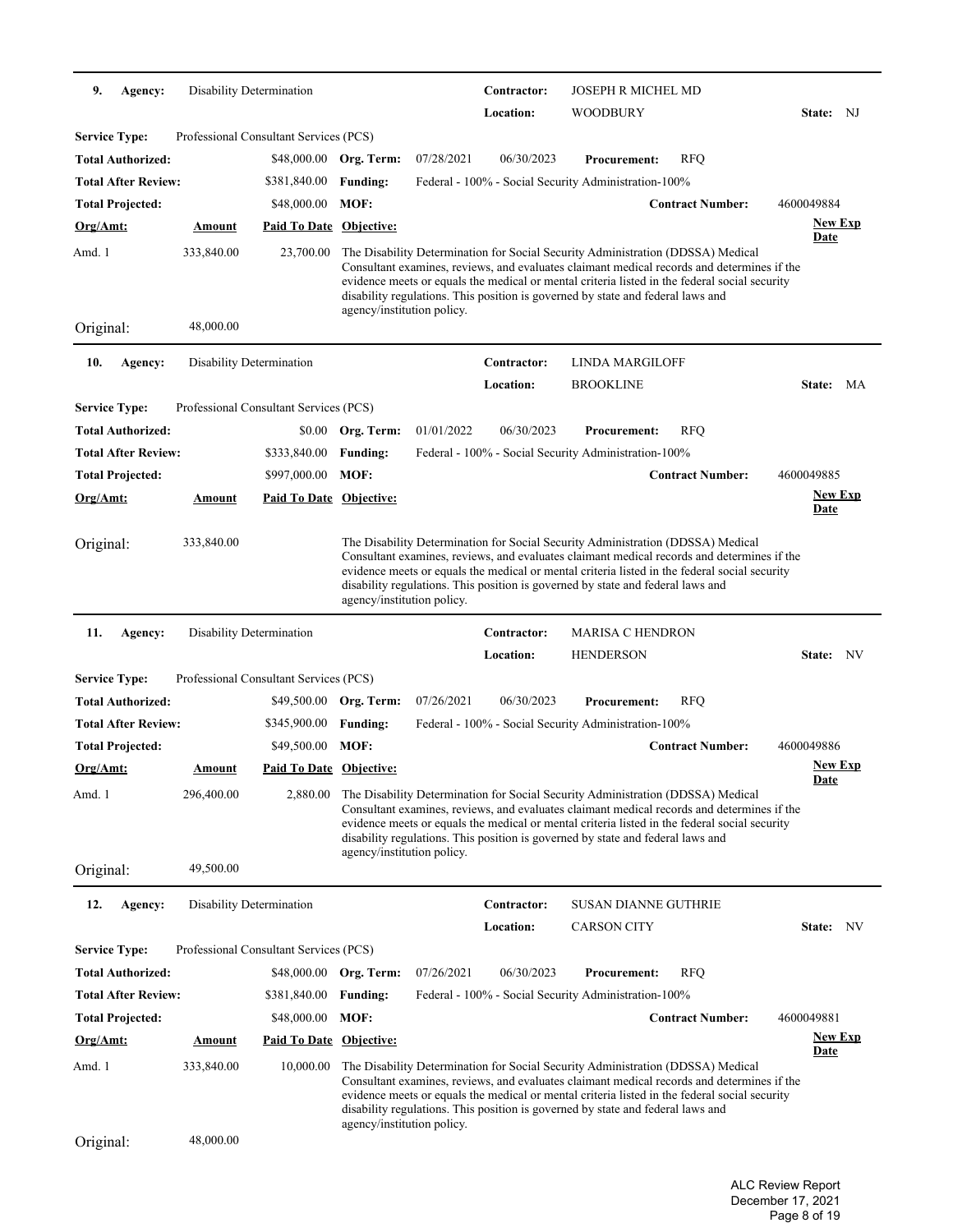| 13.                  | Agency:                    |                              | <b>Education Department</b>             |                    |                                      | Contractor:                                             |                                                                                    | <b>COLLEGE ENTRANCE EXAMINATION BOARD</b>                                                                                                                                                                                                                                        |                               |                |
|----------------------|----------------------------|------------------------------|-----------------------------------------|--------------------|--------------------------------------|---------------------------------------------------------|------------------------------------------------------------------------------------|----------------------------------------------------------------------------------------------------------------------------------------------------------------------------------------------------------------------------------------------------------------------------------|-------------------------------|----------------|
|                      |                            |                              |                                         |                    |                                      | Location:                                               | <b>NEW YORK</b>                                                                    |                                                                                                                                                                                                                                                                                  | State: NY                     |                |
| <b>Service Type:</b> |                            |                              | Technical & General Services (TGS)      |                    |                                      |                                                         |                                                                                    |                                                                                                                                                                                                                                                                                  |                               |                |
|                      | <b>Total Authorized:</b>   |                              | \$24,210,920.00                         | Org. Term:         | 11/20/2017                           | 11/20/2018                                              | <b>Procurement:</b>                                                                | SSL                                                                                                                                                                                                                                                                              |                               |                |
|                      | <b>Total After Review:</b> |                              | \$24,485,920.00                         | <b>Funding:</b>    |                                      |                                                         |                                                                                    | Federal - 0% - ESSER2 Funds - fund center 650 - fund FEE2143-0%; State - 99%                                                                                                                                                                                                     |                               |                |
|                      | <b>Total Projected:</b>    |                              | \$33,000,000.00                         | MOF:               |                                      |                                                         |                                                                                    | <b>Contract Number:</b>                                                                                                                                                                                                                                                          | 4600041600                    |                |
| Org/Amt:             |                            | Amount                       | Paid To Date Objective:                 |                    |                                      |                                                         |                                                                                    |                                                                                                                                                                                                                                                                                  | Date                          | <b>New Exp</b> |
| Amd. 5               |                            | 275,000.00                   | 13,377,838.00                           |                    | balance of this extendable contract. |                                                         |                                                                                    | Per ACA 6-16-802 (b) and ACA 6-16-803 (7) -- adding year one of Pre-AP course work to<br>this current contract which is for administering and scoring of the College Board AP exam.<br>ADE"s agreement with College Board for Pre-AP course work is for three years which is the |                               | 06/30/2023     |
| <b>History:</b>      |                            |                              |                                         |                    |                                      |                                                         |                                                                                    |                                                                                                                                                                                                                                                                                  |                               |                |
| Amd. 4               |                            | 4,200,000.00                 | 13,377,838.00                           |                    |                                      | Extend date of contract and add funding for FY22.       |                                                                                    |                                                                                                                                                                                                                                                                                  |                               | 06/30/2022     |
| Amd. 3               |                            | 4,200,000.00                 | 10,414,572.00                           |                    |                                      |                                                         | Extend contract to end of fiscal year 2021 and add funding for year 5 of contract. |                                                                                                                                                                                                                                                                                  |                               | 06/30/2021     |
| Amd. 2               |                            | 4,200,000.00                 | 7,007,813.00                            |                    |                                      |                                                         | Extend contract to end of fiscal year 2020 and add funding for year 4 of contract. |                                                                                                                                                                                                                                                                                  |                               | 06/30/2020     |
| Amd. 1<br>Original:  |                            | 3,900,000.00<br>7,710,920.00 | 3,469,148.00                            | Arkansas students. |                                      |                                                         | Extend contract to end of fiscal year 2019 and add funding for year 3 of contract. | Administration and scoring of the College Board""s Advanced Placement Program Exams to                                                                                                                                                                                           |                               | 06/30/2019     |
| 14.                  | Agency:                    |                              | <b>Education-Educational TV</b>         |                    |                                      | Contractor:                                             | <b>ADAM RUDMAN</b>                                                                 |                                                                                                                                                                                                                                                                                  |                               |                |
|                      |                            |                              |                                         |                    |                                      | Location:                                               | <b>HIGHLAND PARK</b>                                                               |                                                                                                                                                                                                                                                                                  | State: IL                     |                |
| <b>Service Type:</b> |                            |                              | Technical & General Services (TGS)      |                    |                                      |                                                         |                                                                                    |                                                                                                                                                                                                                                                                                  |                               |                |
|                      | Total Authorized:          |                              | \$0.00                                  | Org. Term:         | 12/20/2021                           | 12/30/2022                                              | <b>Procurement:</b>                                                                | SP                                                                                                                                                                                                                                                                               |                               |                |
|                      | <b>Total After Review:</b> |                              | \$180,000.00                            | <b>Funding:</b>    |                                      | Federal - 100% - Grant-100%                             |                                                                                    |                                                                                                                                                                                                                                                                                  |                               |                |
|                      | <b>Total Projected:</b>    |                              | \$180,000.00                            | MOF:               |                                      |                                                         |                                                                                    | <b>Contract Number:</b>                                                                                                                                                                                                                                                          | 4502054624                    |                |
| Org/Amt:             |                            | <u>Amount</u>                | Paid To Date Objective:                 |                    |                                      |                                                         |                                                                                    |                                                                                                                                                                                                                                                                                  | <b>New Exp</b><br><b>Date</b> |                |
| Original:            |                            | 180,000.00                   |                                         |                    |                                      | Executive Producer for K12 programming to be developed. |                                                                                    |                                                                                                                                                                                                                                                                                  |                               |                |
| 15.                  | Agency:                    |                              | <b>Education-Educational TV</b>         |                    |                                      | Contractor:                                             |                                                                                    | <b>JESSE LEAH NANKIN MCMAHON</b>                                                                                                                                                                                                                                                 |                               |                |
|                      |                            |                              |                                         |                    |                                      | Location:                                               | <b>BATH</b>                                                                        |                                                                                                                                                                                                                                                                                  | State:                        | МE             |
| <b>Service Type:</b> |                            |                              | Technical & General Services (TGS)      |                    |                                      |                                                         |                                                                                    |                                                                                                                                                                                                                                                                                  |                               |                |
|                      | <b>Total Authorized:</b>   |                              |                                         | \$0.00 Org. Term:  | 12/20/2021                           | 12/30/2022                                              | <b>Procurement:</b>                                                                | SP                                                                                                                                                                                                                                                                               |                               |                |
|                      | <b>Total After Review:</b> |                              | \$80,000.00                             | <b>Funding:</b>    |                                      | Federal - 100% - Grant-100%                             |                                                                                    |                                                                                                                                                                                                                                                                                  |                               |                |
|                      | <b>Total Projected:</b>    |                              | \$80,000.00                             | MOF:               |                                      |                                                         |                                                                                    | <b>Contract Number:</b>                                                                                                                                                                                                                                                          | 4502054626                    |                |
| $Org/Amt$ :          |                            | <u>Amount</u>                | <b>Paid To Date Objective:</b>          |                    |                                      |                                                         |                                                                                    |                                                                                                                                                                                                                                                                                  |                               | <b>New Exp</b> |
|                      |                            |                              |                                         |                    |                                      |                                                         |                                                                                    |                                                                                                                                                                                                                                                                                  | <u>Date</u>                   |                |
| Original:            |                            | 80,000.00                    |                                         |                    | Content Producer for K12 production  |                                                         |                                                                                    |                                                                                                                                                                                                                                                                                  |                               |                |
| 16.                  | Agency:                    |                              | <b>Environmental Quality Department</b> |                    |                                      | Contractor:                                             | <b>TIMMONS GROUP INC</b>                                                           |                                                                                                                                                                                                                                                                                  |                               |                |
|                      |                            |                              |                                         |                    |                                      | Location:                                               | <b>RICHMOND</b>                                                                    |                                                                                                                                                                                                                                                                                  | State: VA                     |                |
| <b>Service Type:</b> |                            |                              | Technical & General Services (TGS)      |                    |                                      |                                                         |                                                                                    |                                                                                                                                                                                                                                                                                  |                               |                |
|                      | Total Authorized:          |                              | \$0.00                                  | Org. Term:         | 12/20/2021                           | 03/31/2023                                              | <b>Procurement:</b>                                                                | RFP                                                                                                                                                                                                                                                                              |                               |                |
|                      | Total After Review:        |                              | \$64,000.00                             | <b>Funding:</b>    |                                      |                                                         | Federal - 100% - EPA Multipurpose Grant-100%                                       |                                                                                                                                                                                                                                                                                  |                               |                |
|                      | <b>Total Projected:</b>    |                              | \$64,000.00                             | MOF:               |                                      |                                                         |                                                                                    | <b>Contract Number:</b>                                                                                                                                                                                                                                                          | 4502053794                    |                |
| Org/Amt:             |                            | <u>Amount</u>                | <b>Paid To Date Objective:</b>          |                    |                                      |                                                         |                                                                                    |                                                                                                                                                                                                                                                                                  | Date                          | <u>New Exp</u> |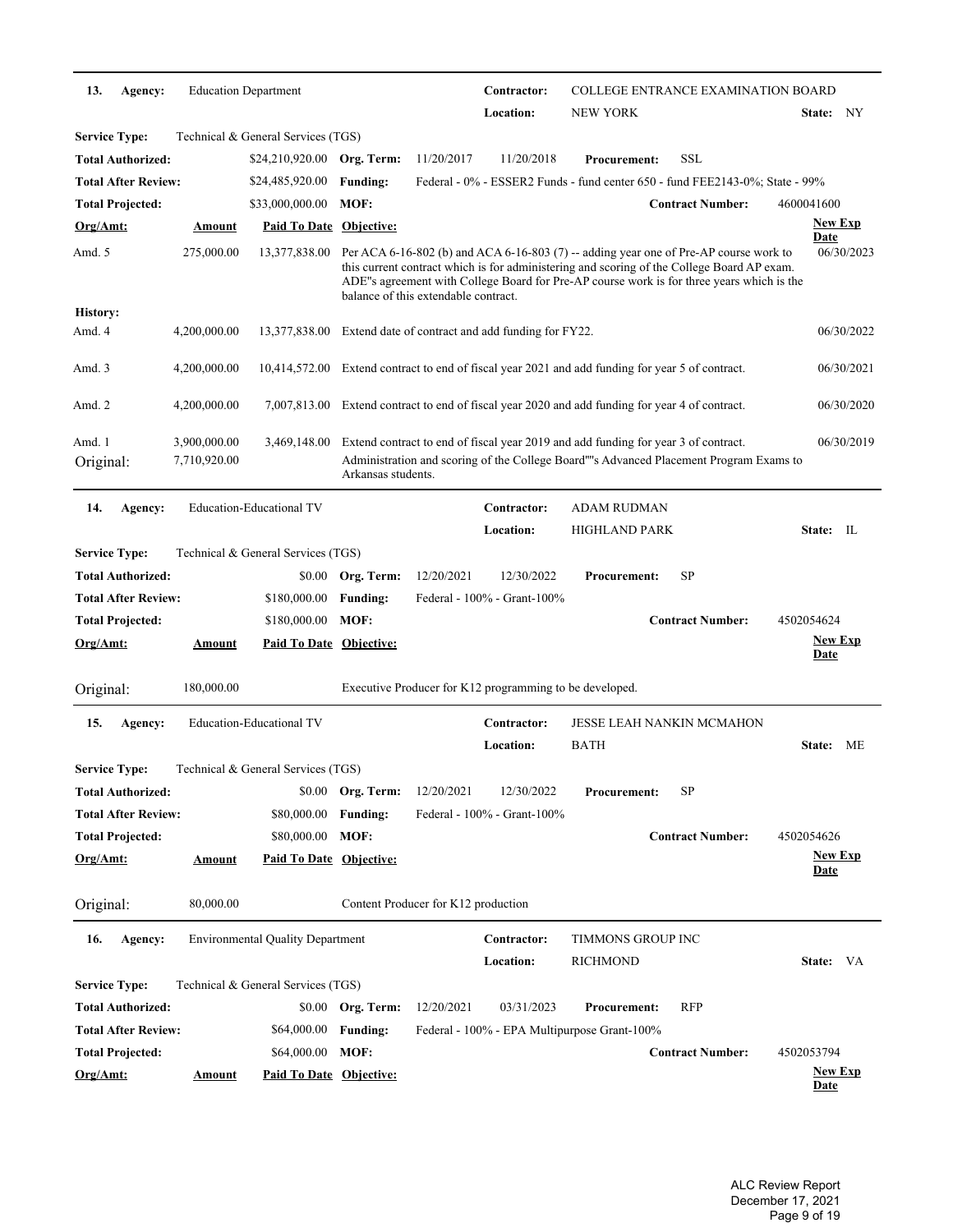Original: 64,000.00 Arkansas Division of Environmental Quality ,in partnership with the Arkansas Department of Agriculture, have put forth a solicitation for a development of a smart phone application or mobile friendly web application to assist farmers in conducting the row crop prescribed fire pre-burn analyses to determine the suitability of a specific day and time for burning crop residue.

| 17.<br>Agency:             |                                 | Human Services Department              |                          |                                       | Contractor:                                                 | DELOITTE CONSULTING LP                                                             |                                                                                                                                                                                                                                                                                                                                                                                                                                                                   |                           |  |
|----------------------------|---------------------------------|----------------------------------------|--------------------------|---------------------------------------|-------------------------------------------------------------|------------------------------------------------------------------------------------|-------------------------------------------------------------------------------------------------------------------------------------------------------------------------------------------------------------------------------------------------------------------------------------------------------------------------------------------------------------------------------------------------------------------------------------------------------------------|---------------------------|--|
|                            |                                 |                                        |                          |                                       | Location:                                                   | <b>HERMITAGE</b>                                                                   |                                                                                                                                                                                                                                                                                                                                                                                                                                                                   | State: TN                 |  |
| <b>Service Type:</b>       |                                 | Technical & General Services (TGS)     |                          |                                       |                                                             |                                                                                    |                                                                                                                                                                                                                                                                                                                                                                                                                                                                   |                           |  |
| <b>Total Authorized:</b>   |                                 | \$205,089,620.00                       | Org. Term:               | 01/01/2019                            | 12/31/2021                                                  | <b>Procurement:</b>                                                                | <b>RFP</b>                                                                                                                                                                                                                                                                                                                                                                                                                                                        |                           |  |
| <b>Total After Review:</b> |                                 | \$248,885,434.00                       | <b>Funding:</b>          |                                       | Federal - 86% - Medicaid-86%; State - 13%                   |                                                                                    |                                                                                                                                                                                                                                                                                                                                                                                                                                                                   |                           |  |
| <b>Total Projected:</b>    |                                 | \$345,303,365.00                       | MOF:                     |                                       |                                                             |                                                                                    | <b>Contract Number:</b>                                                                                                                                                                                                                                                                                                                                                                                                                                           | 4600043554                |  |
| Org/Amt:                   | Amount                          | <b>Paid To Date Objective:</b>         |                          |                                       |                                                             |                                                                                    |                                                                                                                                                                                                                                                                                                                                                                                                                                                                   | <b>New Exp</b><br>Date    |  |
| Amd. 1<br>Original:        | 43,795,814.00<br>205,089,620.00 | 170,318,641.34                         | Statewide                |                                       |                                                             | should move the State to a "Single Application" for the Screening, Application and | Amend to extend and add funding to continue implementation of a Systems Integrator for<br>Integrated Eligibility and Benefits Management. Service coverage Area: Statewide<br>Implement a Systems Integrator for Integrated Eligibility and Benefits Management. This<br>Determination of Eligibility for the core in-scope healthcare and human services programs<br>through the Integrated Eligibility and Benefits Management solution. Service coverage Area: | 12/31/2022                |  |
| 18.<br>Agency:             |                                 | Human Services Department              |                          |                                       | Contractor:                                                 |                                                                                    | SAINT FRANCIS COMMUNITY SERVICES INC                                                                                                                                                                                                                                                                                                                                                                                                                              |                           |  |
| Div/Prog:                  |                                 | Division of Children & Family Services |                          |                                       | Location:                                                   | <b>SALINA</b>                                                                      |                                                                                                                                                                                                                                                                                                                                                                                                                                                                   | State: KS                 |  |
| <b>Service Type:</b>       |                                 | Professional Consultant Services (PCS) |                          |                                       |                                                             |                                                                                    |                                                                                                                                                                                                                                                                                                                                                                                                                                                                   |                           |  |
| <b>Total Authorized:</b>   |                                 | \$3,917,666.67 Org. Term:              |                          | 02/01/2019                            | 06/30/2019                                                  | <b>Procurement:</b>                                                                | <b>RFQ</b>                                                                                                                                                                                                                                                                                                                                                                                                                                                        |                           |  |
| <b>Total After Review:</b> |                                 | \$4,589,266.67                         | <b>Funding:</b>          |                                       |                                                             |                                                                                    | Federal - 32% - 93.658 - Foster Care Title IV E; 93.669 - CAPTA-32%; State - 67%                                                                                                                                                                                                                                                                                                                                                                                  |                           |  |
| <b>Total Projected:</b>    |                                 | \$8,618,866.67                         | MOF:                     |                                       |                                                             |                                                                                    | <b>Contract Number:</b>                                                                                                                                                                                                                                                                                                                                                                                                                                           | 4600043779                |  |
| Org/Amt:                   | Amount                          | Paid To Date Objective:                |                          |                                       |                                                             |                                                                                    |                                                                                                                                                                                                                                                                                                                                                                                                                                                                   | <b>New Exp</b>            |  |
| Amd. 5                     | 671,600.00                      | 3,260,296.00                           |                          |                                       | Division of Children and Family Services clients.           |                                                                                    | Amend to add funding due to increased utilization for Intensive In-Home Services for                                                                                                                                                                                                                                                                                                                                                                              | Date<br>06/30/2022        |  |
| <b>History:</b><br>Amd. 4  | 671,600.00                      | 2,406,352.00                           |                          | Children and Family Services clients. |                                                             |                                                                                    | Amend to extend, and add annual funding for Intensive In-Home Services for Division of                                                                                                                                                                                                                                                                                                                                                                            | 06/30/2022                |  |
| Amd. 3                     | 1,343,200.00                    | 882,372.00                             |                          | Children and Family Services clients. |                                                             |                                                                                    | Amend to extend, and add annual funding for Intensive In-Home Services for Division of                                                                                                                                                                                                                                                                                                                                                                            | 06/30/2021                |  |
| Amd. 2                     | 1,343,200.00                    | 438,656.00                             |                          | and Family Services clients.          |                                                             |                                                                                    | Amend to add current year funding for Intensive In-Home Services for Division of Children                                                                                                                                                                                                                                                                                                                                                                         | 06/30/2020                |  |
| Amd. 1                     | 0.00                            | 0.00                                   | Family Services clients. |                                       |                                                             |                                                                                    | Amend to extend for time only for Intensive In-Home Services for Division of Children and 06/30/2020.                                                                                                                                                                                                                                                                                                                                                             |                           |  |
| Original:                  | 559,666.67                      |                                        |                          |                                       | Phillips, Randolph, St. Francis, Sharp, and Stone Counties. |                                                                                    | To purchase intensive In-Home Services for Division of Children and Family Services clients.<br>Service Area: Arkansas, Ashley, Chicot, Desha, Drew, Fulton, Izard, Lawrence, Lee, Monroe,                                                                                                                                                                                                                                                                        |                           |  |
| 19.<br>Agency:             |                                 | Human Services Department              |                          |                                       | Contractor:                                                 |                                                                                    | CONDUENT STATE AND LOCAL SOLUTIONS INC                                                                                                                                                                                                                                                                                                                                                                                                                            |                           |  |
| Div/Prog:                  |                                 | Division of County Operations          |                          |                                       | <b>Location:</b>                                            | <b>FAIRFAX</b>                                                                     |                                                                                                                                                                                                                                                                                                                                                                                                                                                                   | State: VA                 |  |
| <b>Service Type:</b>       |                                 | Technical & General Services (TGS)     |                          |                                       |                                                             |                                                                                    |                                                                                                                                                                                                                                                                                                                                                                                                                                                                   |                           |  |
| <b>Total Authorized:</b>   |                                 | \$11,869,657.00                        | Org. Term:               | 09/01/2017                            | 08/31/2018                                                  | <b>Procurement:</b>                                                                | <b>RFP</b>                                                                                                                                                                                                                                                                                                                                                                                                                                                        |                           |  |
| <b>Total After Review:</b> |                                 | \$11,869,657.00                        | <b>Funding:</b>          |                                       |                                                             | Federal - 50% - SNAP & TANF (CFDA 10.561)-50%; State - 50%                         |                                                                                                                                                                                                                                                                                                                                                                                                                                                                   |                           |  |
| <b>Total Projected:</b>    |                                 | \$6,950,160.00                         | MOF:                     |                                       |                                                             |                                                                                    | <b>Contract Number:</b>                                                                                                                                                                                                                                                                                                                                                                                                                                           | 4600040288                |  |
| Org/Amt:                   | <u>Amount</u>                   | <b>Paid To Date Objective:</b>         |                          |                                       |                                                             |                                                                                    |                                                                                                                                                                                                                                                                                                                                                                                                                                                                   | <b>New Exp</b>            |  |
| Amd. 8                     | 0.00                            | 8,082,306.25                           | Updates Scope of Work.   |                                       |                                                             |                                                                                    |                                                                                                                                                                                                                                                                                                                                                                                                                                                                   | <b>Date</b><br>08/31/2022 |  |
| <b>History:</b><br>Amd. 7  | 2,287,829.00                    | 7,830,472.00                           |                          |                                       | Supplemental Nutrition Assistance Program benefits.         | statewide Electronic Benefit Transfer services system for the delivery of cash and | Amend to add funding and increase the Total Projected Cost of this agreement to continue a                                                                                                                                                                                                                                                                                                                                                                        | 08/31/2022                |  |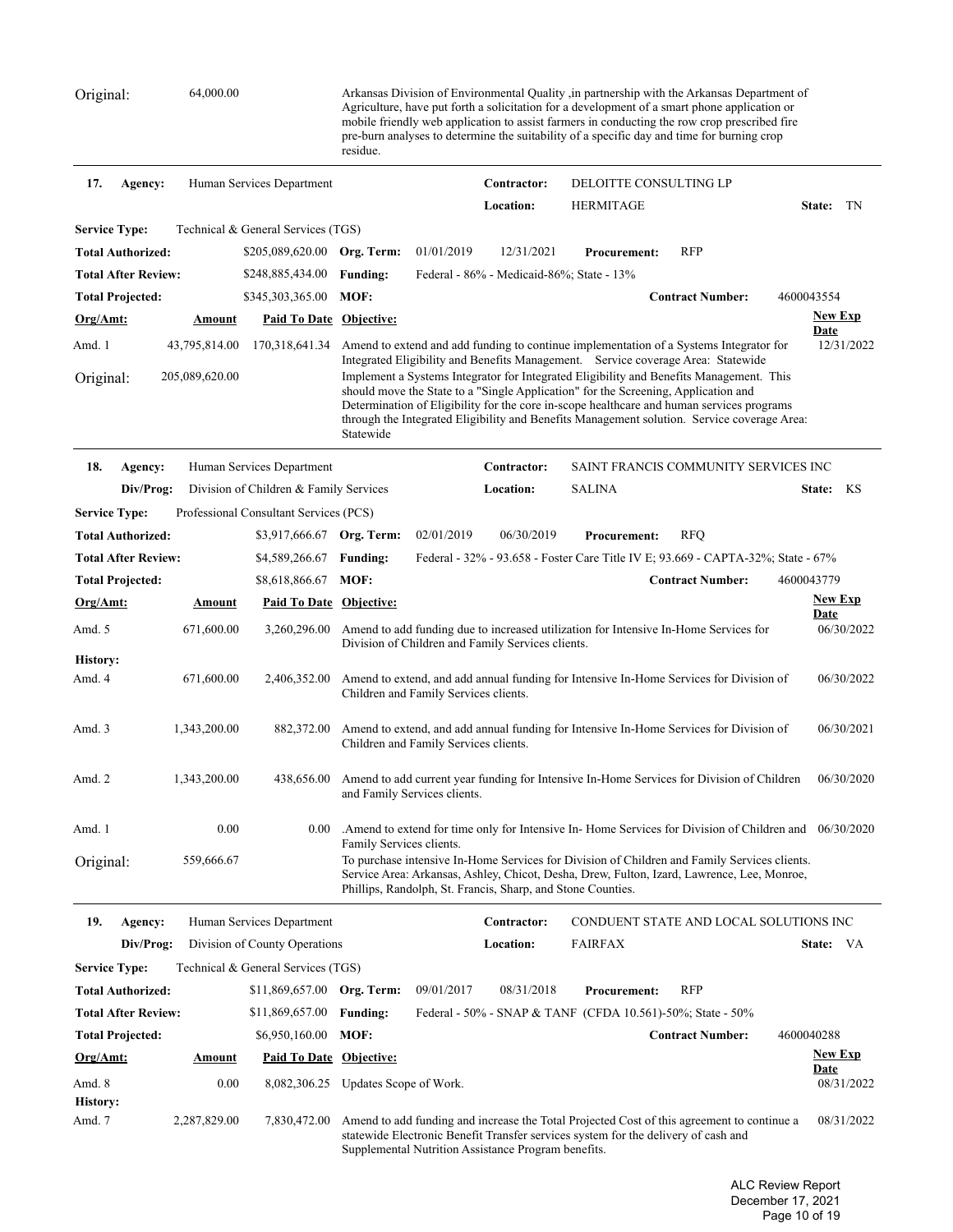| Amd. 6                  |                            | 5,073,838.00  | 3,593,714.98                           | Amend to extend, revise the Scope, increase the Total Projected Cost, and add funding for<br>FY21 and FY22, to continue the statewide Electronic Benefit Transfer Services system for the<br>delivery of cash and Supplemental Nutrition Assistance Program benefits.                                                         | 08/31/2022                |
|-------------------------|----------------------------|---------------|----------------------------------------|-------------------------------------------------------------------------------------------------------------------------------------------------------------------------------------------------------------------------------------------------------------------------------------------------------------------------------|---------------------------|
| Amd. 5                  |                            | 80,000.00     | 1,823,436.48                           | Add funds and update the scope to this Electronic Benefit Transfer Services contract.                                                                                                                                                                                                                                         |                           |
| Amd. 4                  |                            | 1,449,350.00  | 1,564,964.24                           | Amend to add Pandemic Emergency Benefit Funds and its Scope to this Electronic Benefit<br>Transfer Services contract.                                                                                                                                                                                                         | 08/31/2021                |
| Amd. 3                  |                            | 992,880.00    | 1,251,717.70                           | Amend to extend and add annual funding amount to continue a statewide Electronic Benefit<br>Transfer (EBT) services system for the delivery of cash and Supplemental Nutrition<br>Assistance Program (SNAP) benefits.                                                                                                         | 08/31/2021                |
| Amd. 2                  |                            | 992,880.00    | 476,575.44                             | Amend to extend and add funding to continue Electronic Benefit Transfer Services.                                                                                                                                                                                                                                             | 08/31/2020                |
| Amd. 1                  |                            | 292,880.00    | 350,000.00                             | Amend to extend, rearrange current fiscal year funds so that they will be available for the                                                                                                                                                                                                                                   | 08/31/2019                |
| Original:               |                            | 700,000.00    |                                        | upcoming fiscal year, and add funding to continue Electronic Benefit Transfer Services.<br>To initiate an agreement for a statewide Electronic Benefit Transfer (EBT) services system for<br>the delivery of cash and Supplemental Nutrition Assistance Program (SNAP) benefits.                                              |                           |
| 20.                     | Agency:                    |               | Human Services Department              | Contractor:<br><b>MAXIMUS HUMAN SERVICES INC</b>                                                                                                                                                                                                                                                                              |                           |
|                         | Div/Prog:                  |               | Division of County Operations          | <b>RESTON</b><br>Location:                                                                                                                                                                                                                                                                                                    | State: VA                 |
| <b>Service Type:</b>    |                            |               | Professional Consultant Services (PCS) |                                                                                                                                                                                                                                                                                                                               |                           |
|                         | <b>Total Authorized:</b>   |               |                                        | 01/01/2022<br>12/31/2022<br>\$0.00 Org. Term:<br><b>Procurement:</b><br>CC                                                                                                                                                                                                                                                    |                           |
|                         | <b>Total After Review:</b> |               | \$29,000,000.00                        | Federal - 75% - MedAdmEligSyst-Contracts-75%; State - 25%<br><b>Funding:</b>                                                                                                                                                                                                                                                  |                           |
| <b>Total Projected:</b> |                            |               | \$68,000,000.00                        | MOF:<br><b>Contract Number:</b><br>4600049966                                                                                                                                                                                                                                                                                 |                           |
| Org/Amt:                |                            | <b>Amount</b> | <b>Paid To Date Objective:</b>         |                                                                                                                                                                                                                                                                                                                               | <u>New Exp</u>            |
|                         |                            |               |                                        |                                                                                                                                                                                                                                                                                                                               | <b>Date</b>               |
| Original:               |                            | 29,000,000.00 |                                        | This contractor will recruit, hire, and train contracted eligibility specialists to support the<br>clearing of the Medicaid application backlog and to support the Department of Human<br>Services with staff to process ongoing cases to avoid further increase of the backlog.<br><b>ELIGIBILITY OPERATIONS SUPPORT</b>     |                           |
| 21.                     | Agency:                    |               | Human Services Department              | SOUTHEASTRANS INC<br>Contractor:                                                                                                                                                                                                                                                                                              |                           |
|                         | Div/Prog:                  |               |                                        | Location:<br><b>COLLEGE PARK</b><br>Division of Developmental Disabilities Services                                                                                                                                                                                                                                           | State: GA                 |
| <b>Service Type:</b>    |                            |               | Technical & General Services (TGS)     |                                                                                                                                                                                                                                                                                                                               |                           |
|                         | <b>Total Authorized:</b>   |               | \$7,560,000.00 Org. Term:              | 01/01/2021<br>12/31/2021<br>SP<br><b>Procurement:</b>                                                                                                                                                                                                                                                                         |                           |
|                         | <b>Total After Review:</b> |               | \$15,120,000.00 Funding:               | Federal - 77% - Medicaid - DMS MAP - CFDA 93.778-77%; State - 22%                                                                                                                                                                                                                                                             |                           |
| <b>Total Projected:</b> |                            |               | \$7,560,000.00 MOF:                    | <b>Contract Number:</b><br>4600047865                                                                                                                                                                                                                                                                                         |                           |
| $Org/Amt$ :             |                            | <u>Amount</u> | Paid To Date Objective:                |                                                                                                                                                                                                                                                                                                                               | <b>New Exp</b>            |
| Amd. 1                  |                            | 7,560,000.00  | 5,052,528.89                           | Amend to extend, update Total Projected Cost, and add funds to continue this contract to<br>continue Day Treatment Transportation services to children in need of Early Intervention Day<br>Treatment and adults in need of Adult Developmental Day Treatment through the Division of<br>Developmental Disabilities Services. | <b>Date</b><br>12/31/2022 |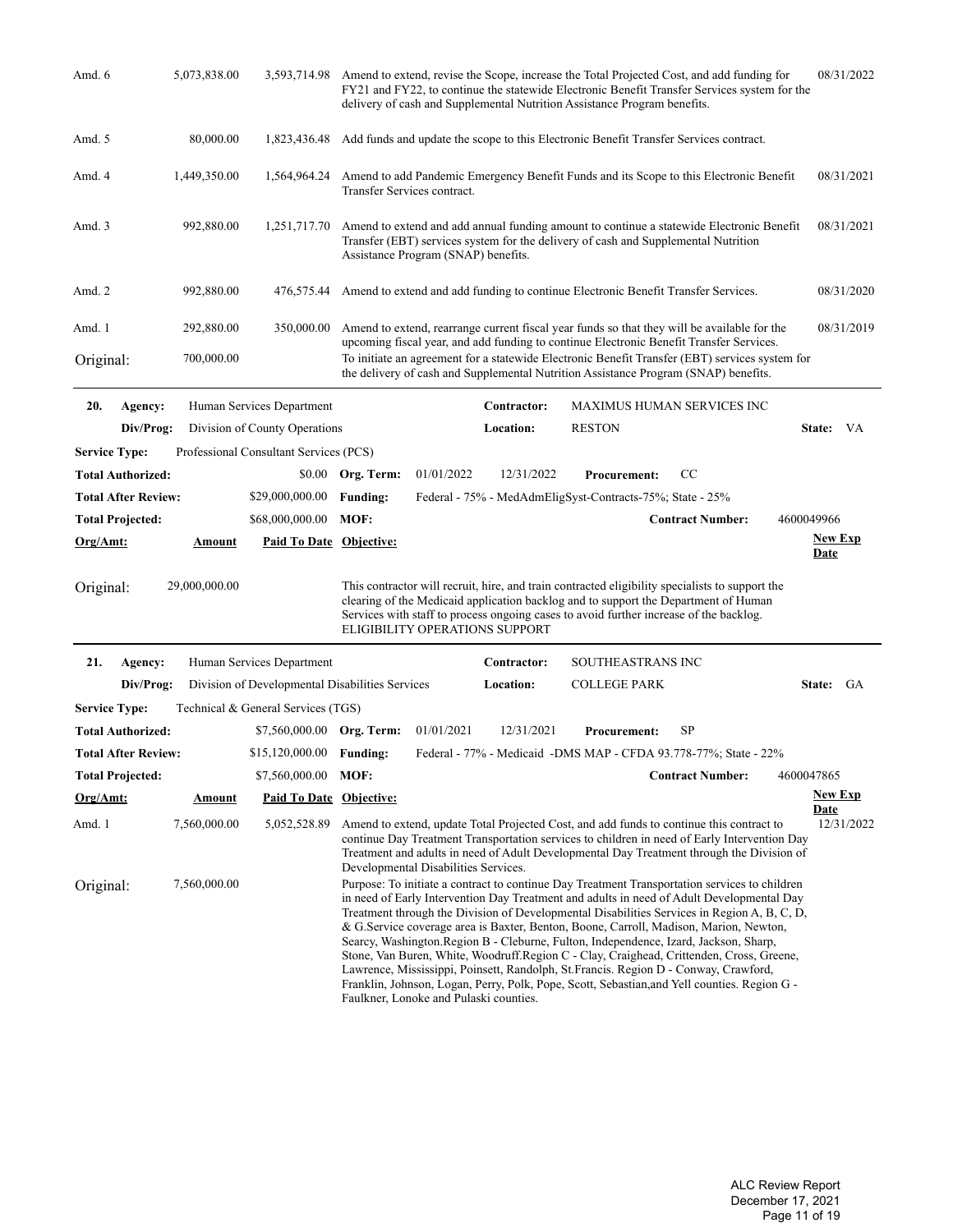| 22.                       | Agency:                    |               | Human Services Department              |                                                                                                  |            | Contractor: | EQHEALTH SOLUTIONS INC                                                                                                                                                                                                                                                  |                         |                |            |
|---------------------------|----------------------------|---------------|----------------------------------------|--------------------------------------------------------------------------------------------------|------------|-------------|-------------------------------------------------------------------------------------------------------------------------------------------------------------------------------------------------------------------------------------------------------------------------|-------------------------|----------------|------------|
|                           | Div/Prog:                  |               | Division of Medical Services           |                                                                                                  |            | Location:   | <b>BATON ROUGE</b>                                                                                                                                                                                                                                                      |                         | State: LA      |            |
| <b>Service Type:</b>      |                            |               | Professional Consultant Services (PCS) |                                                                                                  |            |             |                                                                                                                                                                                                                                                                         |                         |                |            |
|                           | <b>Total Authorized:</b>   |               | \$16,518,252.73 Org. Term:             |                                                                                                  | 11/16/2018 | 06/30/2019  | <b>Procurement:</b>                                                                                                                                                                                                                                                     | <b>RFP</b>              |                |            |
|                           | <b>Total After Review:</b> |               | \$23,682,835.13                        | <b>Funding:</b>                                                                                  |            |             | Federal - 68% - Medicaid and DCFS IV-E Foster Care Administration-68%; State - 31%                                                                                                                                                                                      |                         |                |            |
|                           | <b>Total Projected:</b>    |               | \$28,773,654.63                        | MOF:                                                                                             |            |             |                                                                                                                                                                                                                                                                         | <b>Contract Number:</b> | 4600045535     |            |
| <u>Org/Amt:</u>           |                            | Amount        | <b>Paid To Date Objective:</b>         |                                                                                                  |            |             |                                                                                                                                                                                                                                                                         |                         | <b>New Exp</b> |            |
| Amd. 7                    |                            | 7,164,582.40  | 14,268,880.43                          |                                                                                                  |            |             | To amend to extend, revise the Performance Indicators, and add funding to continue the<br>Medical Review Project, add Level of Care Reviews, and renew this PA/UR Services for<br>Special Medicaid Populations contract through calendar year 2022.                     |                         | <b>Date</b>    | 12/31/2022 |
| <b>History:</b><br>Amd. 6 |                            | 119,687.50    | 12,354,131.32                          | certain Medicaid populations.                                                                    |            |             | Amend to revise the Budget, Scope, Performance Indicators, and add funding to add Medical<br>Review Project to this contract for Prior Authorization and Retrospective Review services for                                                                              |                         |                | 12/31/2021 |
| Amd. 5                    |                            | 6,601,719.00  | 6,744,355.51                           | select Medicaid populations.                                                                     |            |             | Amend to add SFY 2020 funding and revise PIs to include Personal Care Under 21, and to<br>extend and add SFY2021 funding for Prior Authorizations and Retrospective Reviews for                                                                                         |                         |                | 12/31/2021 |
| Amd. 4                    |                            | 5,686,324.14  | 2,968,925.31                           |                                                                                                  |            |             | PRIOR AUTHORIZATIONS AND RETROSPECTIVE REVIEWS                                                                                                                                                                                                                          |                         |                | 12/31/2020 |
| Amd. 3                    |                            | 0.00          | 1,378,016.52                           |                                                                                                  |            |             | To update performance indicators to include Child and Adolescent Needs and Strengths<br>(CANS) Assessment services for the Division of Children and Family Services (DCFS).                                                                                             |                         |                |            |
| Amd. 2                    |                            | 0.00          | 0.00                                   | Division of Youth Services.                                                                      |            |             | To update performance indicators to include Behavioral Health Clinician services for the                                                                                                                                                                                |                         |                |            |
| Amd. 1                    |                            | 0.00          | 0.00                                   |                                                                                                  |            |             | To amend to extend for time only, for the continued administration of Prior Authorization and 12/31/2019                                                                                                                                                                |                         |                |            |
| Original:                 |                            | 4,110,522.09  |                                        | statewide.                                                                                       |            |             | Retrospective Review services for certain Medicaid populations statewide.<br>To initiate an agreement to administer Prior Authorization and Retrospective Review services<br>for behavioral health, developmental disabilities, and aging and adult Medicaidpopulations |                         |                |            |
| 23.                       | Agency:                    |               | Human Services Department              |                                                                                                  |            | Contractor: | OPTUM GOVERNMENT SOLUTIONS INC                                                                                                                                                                                                                                          |                         |                |            |
|                           | Div/Prog:                  |               | Division of Medical Services           |                                                                                                  |            | Location:   | <b>EDEN PRAIRIE</b>                                                                                                                                                                                                                                                     |                         | State: MN      |            |
| <b>Service Type:</b>      |                            |               | Technical & General Services (TGS)     |                                                                                                  |            |             |                                                                                                                                                                                                                                                                         |                         |                |            |
|                           | <b>Total Authorized:</b>   |               | \$21,376,525.75 Org. Term:             |                                                                                                  | 11/01/2020 | 06/30/2021  | <b>Procurement:</b>                                                                                                                                                                                                                                                     | SP                      |                |            |
|                           | <b>Total After Review:</b> |               | \$22,891,934.75                        | <b>Funding:</b>                                                                                  |            |             | Federal - 76% - AME MMIS Replacement Project DDI-01/10, Medicaid-76%; State - 23%                                                                                                                                                                                       |                         |                |            |
|                           | <b>Total Projected:</b>    |               | \$52,321,206.00 MOF:                   |                                                                                                  |            |             |                                                                                                                                                                                                                                                                         | <b>Contract Number:</b> | 4600047702     |            |
| <u>Org/Amt:</u>           |                            | <u>Amount</u> | <b>Paid To Date Objective:</b>         |                                                                                                  |            |             |                                                                                                                                                                                                                                                                         |                         | <b>New Exp</b> |            |
| Amd. 3<br>History:        |                            | 1,515,409.00  | 11,709,389.79                          |                                                                                                  |            |             | Amend to add additional funding and update the Scope of Work for the ARHOME Project.                                                                                                                                                                                    |                         | <u>Date</u>    |            |
| Amd. 2                    |                            | 13,793,231.00 | 4,423,660.55                           |                                                                                                  |            |             | Amend to extend, add funding, and update Performance Indicators and Scope of Work for<br>additional effort to improve the T-MSIS quality metrics and to continue providing Decision<br>Support & Management Administrative Reporting Systems services.                  |                         |                | 06/30/2022 |
| Amd. 1                    |                            | 108,836.75    | $0.00\,$                               |                                                                                                  |            |             | Update the performance standards and add funds to this contract that provides for Decision<br>Support System / Management Administrative Reporting System (DSS/MAR) services that<br>are required by the U.S. Department of Health & Human Services (HHS) / Centers for |                         |                |            |
| Original:                 |                            | 7,474,458.00  |                                        | Medicare and Medicaid Services (CMS).<br>(HHS) / Center for Medicare and Medicaid Services (CMS) |            |             | To provide Decision Support System / Management Administrative Reporting System<br>(DSS/MAR) services that are requested by the U.S. Department of Health & Human Services                                                                                              |                         |                |            |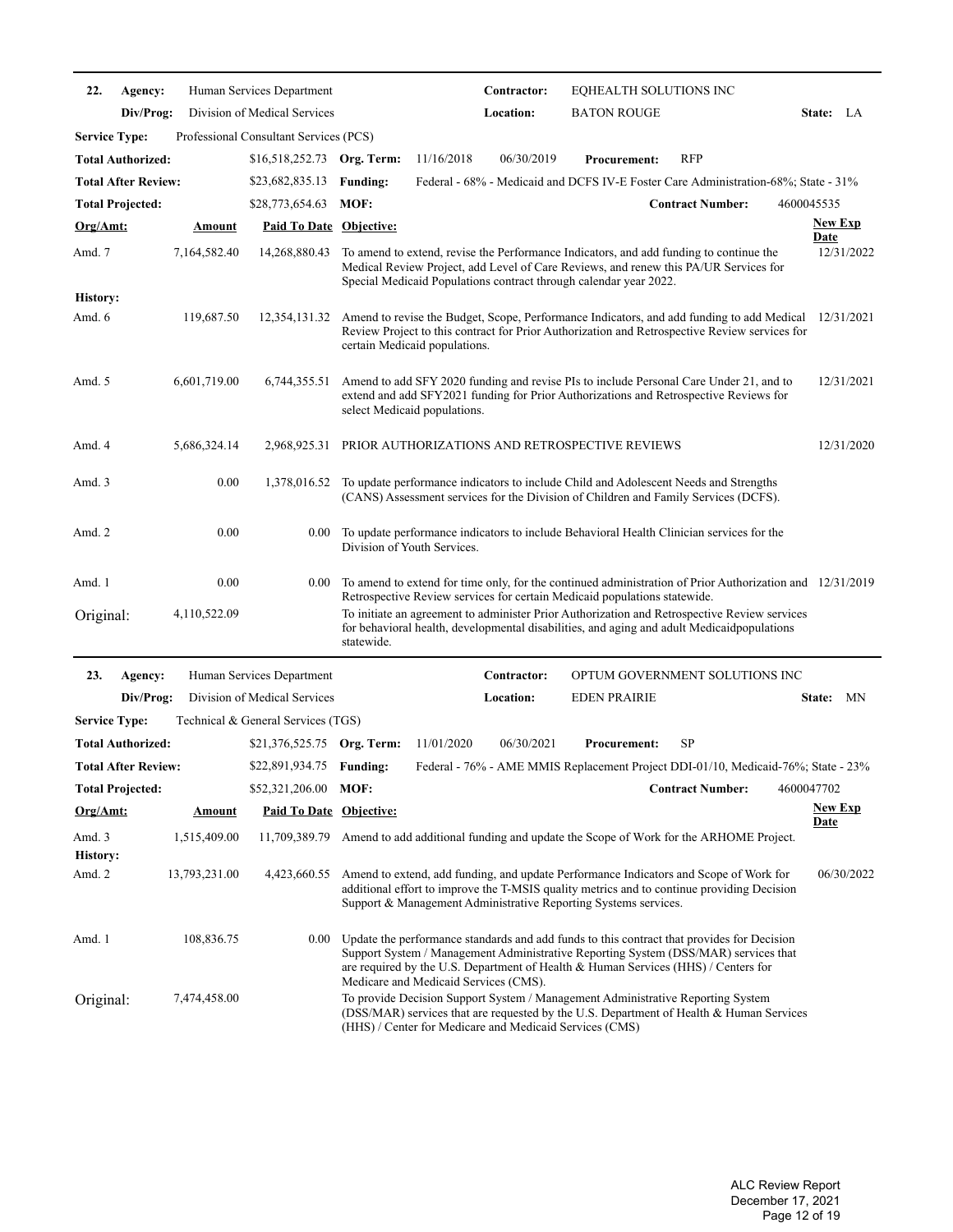| 24.                       | Agency:                    |                            | Human Services Department          |                   |                                                        | Contractor:              | SOUTHEASTRANS INC                                                                                                                                                                |                                    |                                                                                                       |
|---------------------------|----------------------------|----------------------------|------------------------------------|-------------------|--------------------------------------------------------|--------------------------|----------------------------------------------------------------------------------------------------------------------------------------------------------------------------------|------------------------------------|-------------------------------------------------------------------------------------------------------|
|                           | Div/Prog:                  |                            | Division of Medical Services       |                   |                                                        | Location:                | <b>COLLEGE PARK</b>                                                                                                                                                              |                                    | State: GA                                                                                             |
| <b>Service Type:</b>      |                            |                            | Technical & General Services (TGS) |                   |                                                        |                          |                                                                                                                                                                                  |                                    |                                                                                                       |
|                           | <b>Total Authorized:</b>   |                            | \$69,054,306.03                    | Org. Term:        | 01/01/2019                                             | 06/30/2019               | <b>Procurement:</b>                                                                                                                                                              | IB                                 |                                                                                                       |
|                           | <b>Total After Review:</b> |                            | \$92,072,408.04                    | <b>Funding:</b>   |                                                        |                          | Federal - 71% - DMS-MAP Assist Payments Match-71%; State - 28%                                                                                                                   |                                    |                                                                                                       |
|                           | <b>Total Projected:</b>    |                            | \$34,813,310.07                    | MOF:              |                                                        |                          |                                                                                                                                                                                  | <b>Contract Number:</b>            | 4600043547                                                                                            |
| <u>Org/Amt:</u>           |                            | Amount                     | <b>Paid To Date Objective:</b>     |                   |                                                        |                          |                                                                                                                                                                                  |                                    | New Exp<br><b>Date</b>                                                                                |
| Amd. 5                    |                            | 23,018,102.01              | 62,166,893.11                      | services.         |                                                        |                          | Amend to extend and add funds to continue providing Non Emergency Transportation                                                                                                 |                                    | 12/31/2022                                                                                            |
| <b>History:</b><br>Amd. 4 |                            | 23,018,102.01              | 40,704,652.00                      | services.         |                                                        |                          | Amend to extend and add funds to continue providing Non Emergency Transportation                                                                                                 |                                    | 12/31/2021                                                                                            |
| Amd. 3                    |                            | 23,018,102.01              | 19,656,413.34                      |                   |                                                        |                          | to extend and add funds to continue Non Emergency Transportation.                                                                                                                |                                    | Update the Performance Based Contracting Standards, update the total projected cost, amend 12/31/2020 |
| Amd. $2$                  |                            | 18,044,772.00              | 1,302,887.63                       |                   |                                                        |                          | Amend to extend and add funds to add service to regions "A, B, C, and G", update Total<br>Projected Cost for providing Non Emergency Transportation.                             |                                    | 12/31/2019                                                                                            |
| Amd. 1                    |                            | 0.00                       | 0.00                               |                   | rates bid in the Southeastrans IFB.                    |                          | To add Non-Emergency Transportation Services for service regions "A, B, C, and G" at the                                                                                         |                                    |                                                                                                       |
| Original:                 |                            | 4,973,330.01               |                                    |                   | Perry, Polk, Pope, Scott, Sebastian and Yell counties. |                          | To initiate a new Non-Emergency Transportation Services contract for service region "D".<br>Geographical coverage area is Region D - Conway, Crawford, Franklin, Johnson, Logan, |                                    |                                                                                                       |
| 25.                       | Agency:                    | <b>Information Systems</b> |                                    |                   |                                                        | Contractor:              |                                                                                                                                                                                  | FISCHER INTERNATIONAL IDENTITY LLC |                                                                                                       |
|                           |                            |                            |                                    |                   |                                                        | Location:                | <b>NAPLES</b>                                                                                                                                                                    |                                    | State: FL                                                                                             |
| <b>Service Type:</b>      |                            |                            | Technical & General Services (TGS) |                   |                                                        |                          |                                                                                                                                                                                  |                                    |                                                                                                       |
|                           | <b>Total Authorized:</b>   |                            | \$131,066.00 Org. Term:            |                   | 01/28/2021                                             | 01/27/2022               | <b>Procurement:</b>                                                                                                                                                              | <b>RFP</b>                         |                                                                                                       |
|                           | <b>Total After Review:</b> |                            | \$198,802.76                       | <b>Funding:</b>   | State - $100\%$                                        |                          |                                                                                                                                                                                  |                                    |                                                                                                       |
|                           | <b>Total Projected:</b>    |                            | \$536,386.56                       | MOF:              |                                                        |                          |                                                                                                                                                                                  | <b>Contract Number:</b>            | 4600048148                                                                                            |
| <u>Org/Amt:</u>           |                            | <u>Amount</u>              | Paid To Date Objective:            |                   |                                                        |                          |                                                                                                                                                                                  |                                    | <b>New Exp</b><br>Date                                                                                |
| Amd. 1                    |                            | 67,736.76                  | 131,066.00                         |                   | Renewing contract for one year                         |                          |                                                                                                                                                                                  |                                    | 01/27/2023                                                                                            |
| Original:                 |                            | 131,066.00                 |                                    |                   | <b>IDENTITY &amp; ACCESS MANAGEMENT SOLUTION</b>       |                          |                                                                                                                                                                                  |                                    |                                                                                                       |
| 26.                       | Agency:                    |                            | Southeast Arkansas College         |                   |                                                        | Contractor:<br>Location: | CAPTURE HIGHER ED<br>Louisville                                                                                                                                                  |                                    | State: KY                                                                                             |
| <b>Service Type:</b>      |                            |                            | Technical & General Services (TGS) |                   |                                                        |                          |                                                                                                                                                                                  |                                    |                                                                                                       |
|                           | <b>Total Authorized:</b>   |                            |                                    | \$0.00 Org. Term: | 01/03/2022                                             | 01/02/2023               |                                                                                                                                                                                  |                                    |                                                                                                       |
|                           |                            |                            |                                    |                   |                                                        |                          | <b>Procurement:</b>                                                                                                                                                              | <b>RFP</b>                         |                                                                                                       |
|                           | <b>Total After Review:</b> |                            | \$65,700.00                        | <b>Funding:</b>   | Cash - 100% -                                          |                          |                                                                                                                                                                                  |                                    |                                                                                                       |
|                           | <b>Total Projected:</b>    |                            | \$134,700.00                       | MOF:              |                                                        |                          |                                                                                                                                                                                  | <b>Contract Number:</b>            | RA06912201                                                                                            |
| <u>Org/Amt:</u>           |                            | <u>Amount</u>              | <b>Paid To Date Objective:</b>     |                   |                                                        |                          |                                                                                                                                                                                  |                                    | <b>New Exp</b><br><b>Date</b>                                                                         |
| Original:                 |                            | 65,700.00                  |                                    |                   | management and to provide behavior-generated metrics.  |                          | This contract is to assist Southeast Arkansas (SEARK) College with strategic enrollment                                                                                          |                                    |                                                                                                       |
| 27.                       | Agency:                    | U of A - Fayetteville      |                                    |                   |                                                        | Contractor:              | Academic Analytics                                                                                                                                                               |                                    |                                                                                                       |
|                           |                            |                            |                                    |                   |                                                        | Location:                | Charlotte                                                                                                                                                                        |                                    | State: NC                                                                                             |
| <b>Service Type:</b>      |                            |                            | Technical & General Services (TGS) |                   |                                                        |                          |                                                                                                                                                                                  |                                    |                                                                                                       |
|                           | <b>Total Authorized:</b>   |                            | \$670,000.00 Org. Term:            |                   | 10/22/2016                                             | 12/31/2018               | <b>Procurement:</b>                                                                                                                                                              | <b>RFQ</b>                         |                                                                                                       |
|                           | <b>Total After Review:</b> |                            | \$984,680.00                       | <b>Funding:</b>   | State - 100%                                           |                          |                                                                                                                                                                                  |                                    |                                                                                                       |
|                           | <b>Total Projected:</b>    |                            | \$519,500.00 MOF:                  |                   |                                                        |                          |                                                                                                                                                                                  | <b>Contract Number:</b>            | RA20160027<br><b>New Exp</b>                                                                          |

ALC Review Report December 17, 2021 Page 13 of 19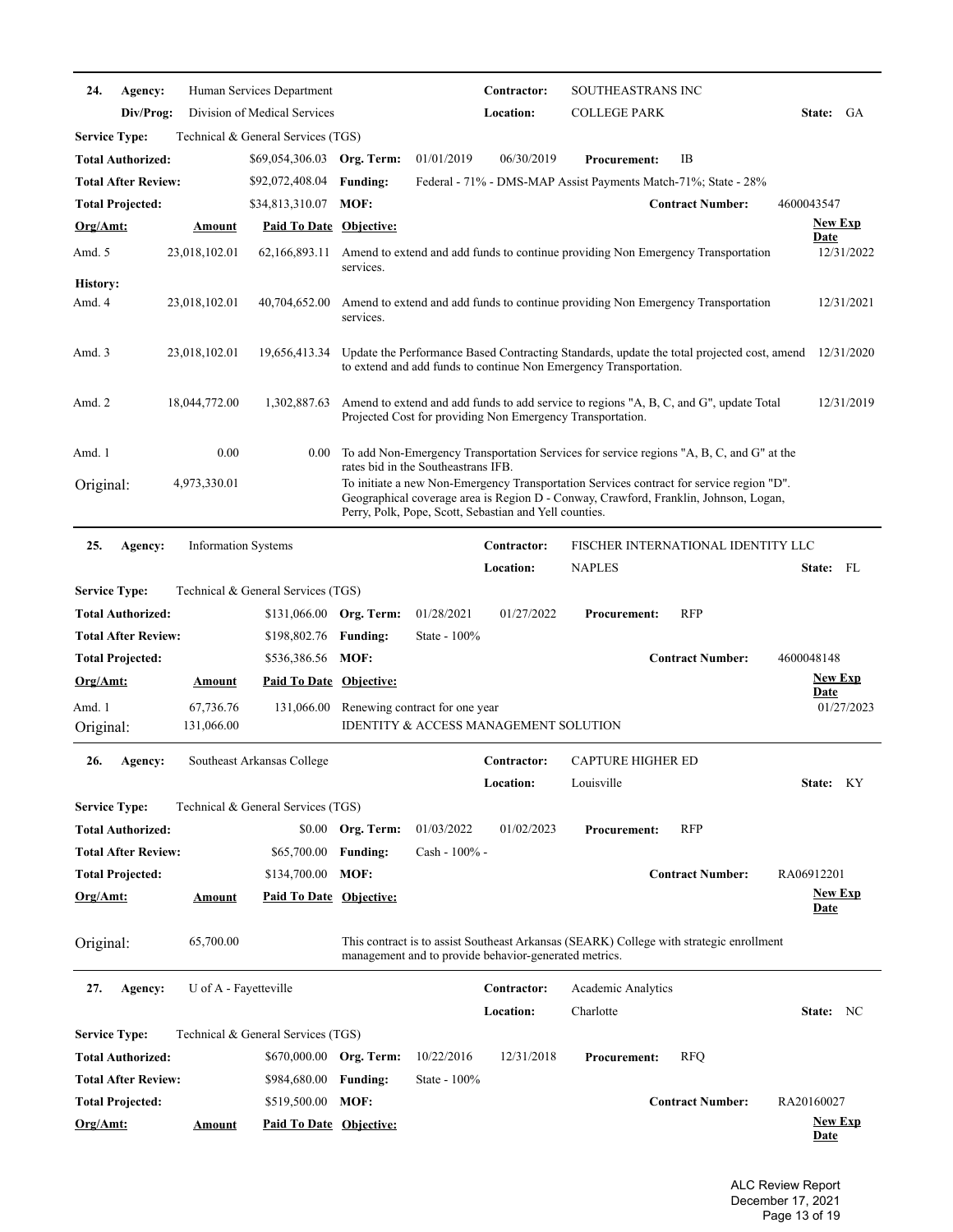| Amd. 3                     | 314,680.00                 | 670,000.00                                   | Agreement.                  | Extend contract term and add funding for continuation of analysis tools & services and to<br>provide for the delivery of additional content & tools associated with Master License                                                                                           |             |                                                                                                                                                                                                                                                                                                                                                                                      |                         |                    |  |  |
|----------------------------|----------------------------|----------------------------------------------|-----------------------------|------------------------------------------------------------------------------------------------------------------------------------------------------------------------------------------------------------------------------------------------------------------------------|-------------|--------------------------------------------------------------------------------------------------------------------------------------------------------------------------------------------------------------------------------------------------------------------------------------------------------------------------------------------------------------------------------------|-------------------------|--------------------|--|--|
| History:                   |                            |                                              |                             |                                                                                                                                                                                                                                                                              |             |                                                                                                                                                                                                                                                                                                                                                                                      |                         |                    |  |  |
| Amd. 2                     | 150,500.00                 | 519,500.00                                   |                             |                                                                                                                                                                                                                                                                              |             | Extend date and add funding for continuation of analysis tools $\&$ services for deliver of<br>additional content and tools associated with a Master License Agreement.                                                                                                                                                                                                              |                         | 12/31/2021         |  |  |
| Amd. 1                     | 0.00                       | 383,800.00                                   | extensive support services. |                                                                                                                                                                                                                                                                              |             | Extending date to allow for continuation of Data Analysis Tools & Services for<br>Benchmarking to include utilizing robust data sets and analysis tools in conjunction with                                                                                                                                                                                                          |                         | 12/31/2020         |  |  |
| Original:                  | 519,500.00                 |                                              |                             | Utilization of robust data sets and analysis tools in conjunction with extensive support<br>services as decision support systems for benchmarking UAF; colleges, departments and<br>programs within the university; individual faculty on scholarly activity & productivity. |             |                                                                                                                                                                                                                                                                                                                                                                                      |                         |                    |  |  |
| 28.<br>Agency:             | U of A - Fayetteville      |                                              |                             |                                                                                                                                                                                                                                                                              | Contractor: | CAMPUS MANAGEMENT CORP                                                                                                                                                                                                                                                                                                                                                               |                         |                    |  |  |
|                            |                            |                                              |                             |                                                                                                                                                                                                                                                                              | Location:   | Boca Raton                                                                                                                                                                                                                                                                                                                                                                           |                         | State: FL          |  |  |
| <b>Service Type:</b>       |                            | Technical & General Services (TGS)           |                             |                                                                                                                                                                                                                                                                              |             |                                                                                                                                                                                                                                                                                                                                                                                      |                         |                    |  |  |
| <b>Total Authorized:</b>   |                            | $$1,275,751.00$ Org. Term:                   |                             | 05/01/2018                                                                                                                                                                                                                                                                   | 06/30/2023  | <b>Procurement:</b>                                                                                                                                                                                                                                                                                                                                                                  | <b>SP</b>               |                    |  |  |
| <b>Total After Review:</b> |                            | \$4,483,053.00                               | <b>Funding:</b>             | Cash - 100% -                                                                                                                                                                                                                                                                |             |                                                                                                                                                                                                                                                                                                                                                                                      |                         |                    |  |  |
| <b>Total Projected:</b>    |                            | \$1,228,433.00                               | MOF:                        |                                                                                                                                                                                                                                                                              |             |                                                                                                                                                                                                                                                                                                                                                                                      | <b>Contract Number:</b> | RA20180048UAF      |  |  |
| Org/Amt:                   | Amount                     | Paid To Date Objective:                      |                             |                                                                                                                                                                                                                                                                              |             |                                                                                                                                                                                                                                                                                                                                                                                      |                         | <u>New Exp</u>     |  |  |
| Amd. 2                     | 3,207,302.00               | 940,022.76                                   |                             |                                                                                                                                                                                                                                                                              |             | UA System acquired fully online Grantham University. Amendment is to add funds & extend<br>date to facilitate the integration of Grantham with existing online operations at the UA<br>System eVersity to allow universities operating on same student information system, therefore<br>allowing course registration, financial aid awards, and seamless progress toward graduation. |                         | Date<br>04/30/2025 |  |  |
| History:<br>Amd. 1         | 47,318.00                  | 110,336.26                                   |                             |                                                                                                                                                                                                                                                                              |             | To add forms development & testing along with workflow during implementation and correct                                                                                                                                                                                                                                                                                             |                         |                    |  |  |
| Original:                  | 1,228,433.00               |                                              |                             | CampusNexus Student Information System for eVersity.                                                                                                                                                                                                                         |             | for potential contract increases in future years - for ERP implementation project.                                                                                                                                                                                                                                                                                                   |                         |                    |  |  |
|                            |                            |                                              |                             |                                                                                                                                                                                                                                                                              |             |                                                                                                                                                                                                                                                                                                                                                                                      |                         |                    |  |  |
| 29.<br>Agency:             | U of A - Fayetteville      |                                              |                             |                                                                                                                                                                                                                                                                              | Contractor: | <b>Heartland ESCI</b>                                                                                                                                                                                                                                                                                                                                                                |                         |                    |  |  |
|                            |                            |                                              |                             |                                                                                                                                                                                                                                                                              | Location:   | Warrendale                                                                                                                                                                                                                                                                                                                                                                           |                         | State: PA          |  |  |
| <b>Service Type:</b>       |                            | Technical & General Services (TGS)           |                             |                                                                                                                                                                                                                                                                              |             |                                                                                                                                                                                                                                                                                                                                                                                      |                         |                    |  |  |
| <b>Total Authorized:</b>   |                            | \$562,881.34 Org. Term:                      |                             | 07/01/2017                                                                                                                                                                                                                                                                   | 06/30/2024  | <b>Procurement:</b>                                                                                                                                                                                                                                                                                                                                                                  | <b>RFP</b>              |                    |  |  |
| <b>Total After Review:</b> |                            |                                              | <b>Funding:</b>             | Cash - 100% -                                                                                                                                                                                                                                                                |             |                                                                                                                                                                                                                                                                                                                                                                                      |                         |                    |  |  |
|                            |                            | \$607,881.34                                 |                             |                                                                                                                                                                                                                                                                              |             |                                                                                                                                                                                                                                                                                                                                                                                      | <b>Contract Number:</b> | RA20170036         |  |  |
| <b>Total Projected:</b>    |                            | \$562,881.34 MOF:                            |                             |                                                                                                                                                                                                                                                                              |             |                                                                                                                                                                                                                                                                                                                                                                                      |                         | <b>New Exp</b>     |  |  |
| Org/Amt:<br>Amd. 1         | <u>Amount</u><br>45,000.00 | <b>Paid To Date Objective:</b><br>300,980.94 |                             |                                                                                                                                                                                                                                                                              |             | Adding funding to contract for student loan services because of DOE accelerating deadline                                                                                                                                                                                                                                                                                            |                         | <b>Date</b>        |  |  |
| Original:                  | 562,881.34                 |                                              | Program.                    |                                                                                                                                                                                                                                                                              |             | for Perkins Loan default assignments. Additional services will give UA the ability to assign<br>loans to DOE by deadline and to continue assignment of loans crossing the two-year mark.<br>Student loan financial services for federal Perkins Loan Program and Nurse Faculty Loan                                                                                                  |                         |                    |  |  |
| 30.<br>Agency:             |                            | U of A - Medical Sciences                    |                             |                                                                                                                                                                                                                                                                              | Contractor: | <b>KPMG</b>                                                                                                                                                                                                                                                                                                                                                                          |                         |                    |  |  |
|                            |                            |                                              |                             |                                                                                                                                                                                                                                                                              | Location:   | Dallas                                                                                                                                                                                                                                                                                                                                                                               |                         | State:<br>TX       |  |  |
| <b>Service Type:</b>       |                            | Professional Consultant Services (PCS)       |                             |                                                                                                                                                                                                                                                                              |             |                                                                                                                                                                                                                                                                                                                                                                                      |                         |                    |  |  |
| <b>Total Authorized:</b>   |                            | \$3,374,396.00 Org. Term:                    |                             | 05/01/2017                                                                                                                                                                                                                                                                   | 06/30/2019  | <b>Procurement:</b>                                                                                                                                                                                                                                                                                                                                                                  | <b>RFP</b>              |                    |  |  |
| <b>Total After Review:</b> |                            | \$3,754,396.00                               | <b>Funding:</b>             | $Cash - 100\% -$                                                                                                                                                                                                                                                             |             |                                                                                                                                                                                                                                                                                                                                                                                      |                         |                    |  |  |
| <b>Total Projected:</b>    |                            | \$2,679,931.00                               | MOF:                        |                                                                                                                                                                                                                                                                              |             |                                                                                                                                                                                                                                                                                                                                                                                      | <b>Contract Number:</b> | RA17150632         |  |  |
| <u>Org/Amt:</u>            | <b>Amount</b>              | <b>Paid To Date Objective:</b>               |                             |                                                                                                                                                                                                                                                                              |             |                                                                                                                                                                                                                                                                                                                                                                                      |                         | <b>New Exp</b>     |  |  |
| Amd. 3                     | 380,000.00                 | 2,644,179.00                                 |                             |                                                                                                                                                                                                                                                                              |             | To add Audit of consolidated Statement of Net Position of the University of Arkansas System<br>Administration as of November 1, 2021 and associated fees to our external audit contract.                                                                                                                                                                                             |                         | <b>Date</b>        |  |  |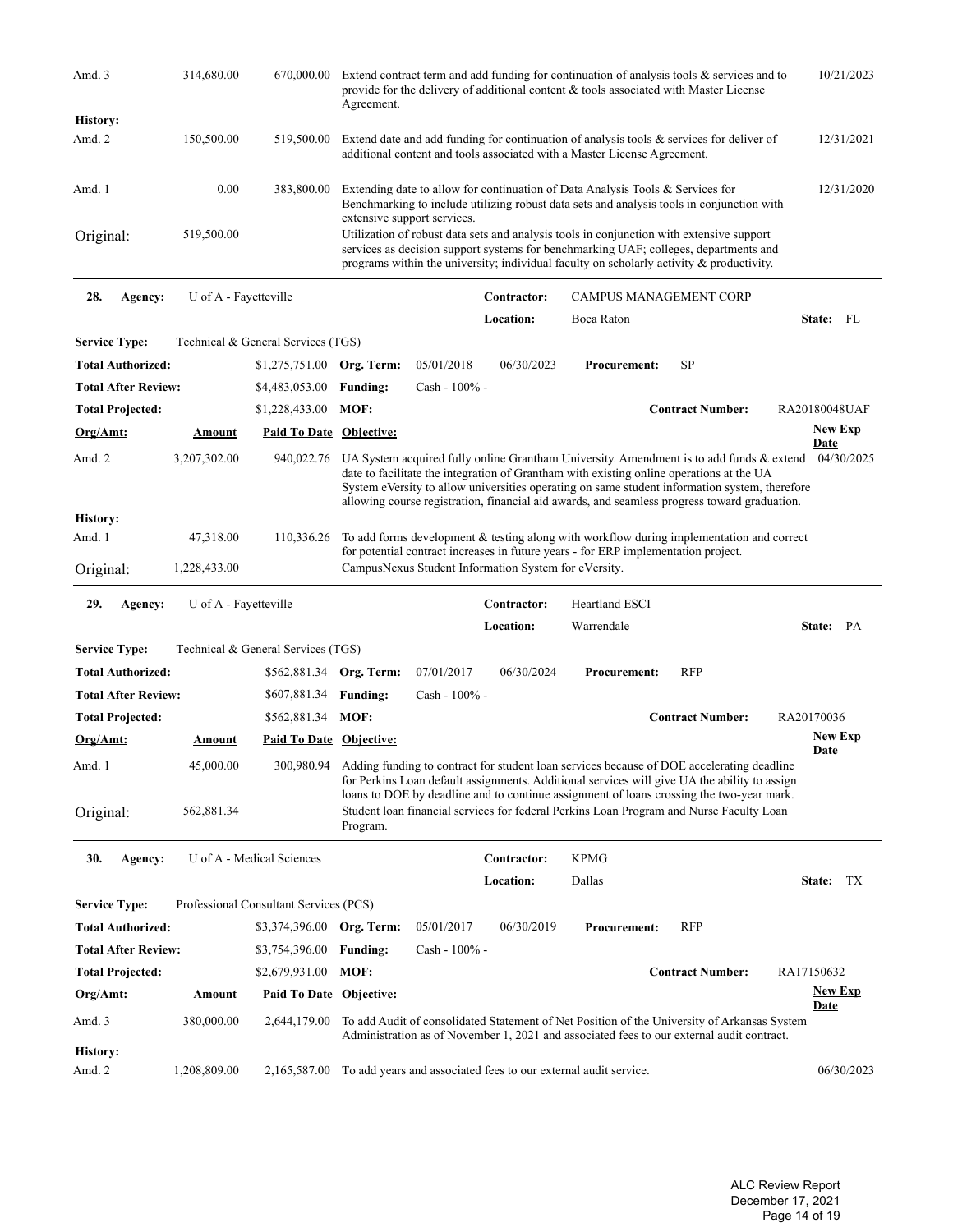| Amd. 1                     | 1,037,659.00        | 994,250.00                             |                                                                                                                                                                                                                                                                              |                  |             | To extend contract with compensation for FY19 & FY20 for external audit servies for                                                                                                                                                                                                                                                                                                                                                                                       |                             | 06/30/2021                                                                                              |  |
|----------------------------|---------------------|----------------------------------------|------------------------------------------------------------------------------------------------------------------------------------------------------------------------------------------------------------------------------------------------------------------------------|------------------|-------------|---------------------------------------------------------------------------------------------------------------------------------------------------------------------------------------------------------------------------------------------------------------------------------------------------------------------------------------------------------------------------------------------------------------------------------------------------------------------------|-----------------------------|---------------------------------------------------------------------------------------------------------|--|
| Original:                  | 1,127,928.00        |                                        | UAMS. Including new fee amendments for FY18, 19, and 20<br>Audit UAMS Financial Statements annually in accordance with professional standards<br>included but not limited to OMB Uniform Guidance and Government Auditing Standards<br>issued by the US Comptroller General. |                  |             |                                                                                                                                                                                                                                                                                                                                                                                                                                                                           |                             |                                                                                                         |  |
| 31.<br>Agency:             | U of A - Pine Bluff |                                        |                                                                                                                                                                                                                                                                              |                  | Contractor: | <b>ECOLAB</b>                                                                                                                                                                                                                                                                                                                                                                                                                                                             |                             |                                                                                                         |  |
|                            |                     |                                        |                                                                                                                                                                                                                                                                              |                  | Location:   | St. Paul                                                                                                                                                                                                                                                                                                                                                                                                                                                                  |                             | State: MN                                                                                               |  |
| <b>Service Type:</b>       |                     | Technical & General Services (TGS)     |                                                                                                                                                                                                                                                                              |                  |             |                                                                                                                                                                                                                                                                                                                                                                                                                                                                           |                             |                                                                                                         |  |
| <b>Total Authorized:</b>   |                     | \$0.00                                 | Org. Term:                                                                                                                                                                                                                                                                   | 01/01/2022       | 12/31/2025  | <b>Procurement:</b>                                                                                                                                                                                                                                                                                                                                                                                                                                                       | <b>RFP</b>                  |                                                                                                         |  |
| <b>Total After Review:</b> |                     | \$267,878.24                           | <b>Funding:</b>                                                                                                                                                                                                                                                              | $Cash - 100\% -$ |             |                                                                                                                                                                                                                                                                                                                                                                                                                                                                           |                             |                                                                                                         |  |
| <b>Total Projected:</b>    |                     | \$468,786.92 MOF:                      |                                                                                                                                                                                                                                                                              |                  |             |                                                                                                                                                                                                                                                                                                                                                                                                                                                                           | <b>Contract Number:</b>     | RA171600024                                                                                             |  |
| Org/Amt:                   | Amount              | Paid To Date Objective:                |                                                                                                                                                                                                                                                                              |                  |             |                                                                                                                                                                                                                                                                                                                                                                                                                                                                           |                             | <b>New Exp</b><br>Date                                                                                  |  |
| Original:                  | 267,878.24          |                                        |                                                                                                                                                                                                                                                                              |                  |             | EcoLab will provide protection for unwanted pests typically found in a University,<br>commercial setting with a population of several thousand students, faculty and other<br>employees. EcoLab will ensure adequate weekly coverage of all the University buildings and<br>grounds to control and treat for insects, rodents, and seasonal pests. Ecolab will service the<br>list buildings stated in the RFP twice every 3 months, every other month or twice per month |                             |                                                                                                         |  |
| 32.<br>Agency:             |                     | University of Central Arkansas         |                                                                                                                                                                                                                                                                              |                  | Contractor: |                                                                                                                                                                                                                                                                                                                                                                                                                                                                           | MAGELLAN RX MANAGEMENT, LLC |                                                                                                         |  |
|                            |                     |                                        |                                                                                                                                                                                                                                                                              |                  | Location:   | Scottsdale                                                                                                                                                                                                                                                                                                                                                                                                                                                                |                             | State: AZ                                                                                               |  |
| <b>Service Type:</b>       |                     | Professional Consultant Services (PCS) |                                                                                                                                                                                                                                                                              |                  |             |                                                                                                                                                                                                                                                                                                                                                                                                                                                                           |                             |                                                                                                         |  |
| <b>Total Authorized:</b>   |                     | \$220,000.00 Org. Term:                |                                                                                                                                                                                                                                                                              | 01/01/2020       | 12/31/2021  | <b>Procurement:</b>                                                                                                                                                                                                                                                                                                                                                                                                                                                       | <b>RFP</b>                  |                                                                                                         |  |
| <b>Total After Review:</b> |                     | \$322,840.00                           | <b>Funding:</b>                                                                                                                                                                                                                                                              | Cash - 100% -    |             |                                                                                                                                                                                                                                                                                                                                                                                                                                                                           |                             |                                                                                                         |  |
| <b>Total Projected:</b>    |                     | \$770,000.00                           | MOF:                                                                                                                                                                                                                                                                         |                  |             |                                                                                                                                                                                                                                                                                                                                                                                                                                                                           | <b>Contract Number:</b>     | RA2016515                                                                                               |  |
| Org/Amt:                   | Amount              | Paid To Date Objective:                |                                                                                                                                                                                                                                                                              |                  |             |                                                                                                                                                                                                                                                                                                                                                                                                                                                                           |                             | <b>New Exp</b><br>Date                                                                                  |  |
| Amd. 1                     | 102,840.00          | 176,871.00                             | self insured health plan.                                                                                                                                                                                                                                                    |                  |             |                                                                                                                                                                                                                                                                                                                                                                                                                                                                           |                             | To extend the current contract for pharmacy benefit management services for the University"s 12/31/2022 |  |
| Original:                  | 220,000.00          |                                        | insured health plan.                                                                                                                                                                                                                                                         |                  |             | Company will provide pharmacy benefit management services for the University""s self                                                                                                                                                                                                                                                                                                                                                                                      |                             |                                                                                                         |  |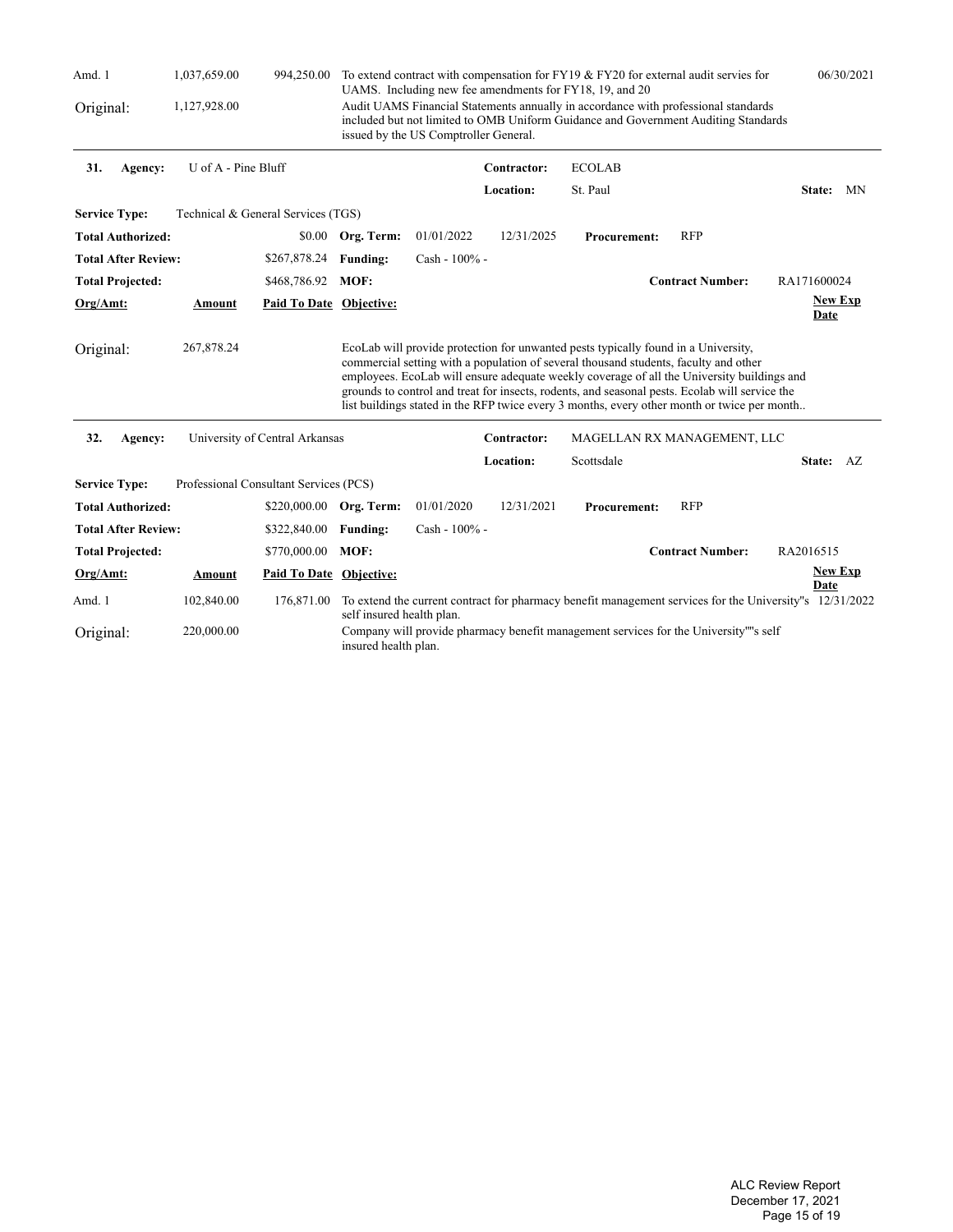|                            |                             |                                        |                            | <b>In-State Contracts</b> |                                        |                                                                                                                                                                                                                                                                                                                                                                   |                         |                               |
|----------------------------|-----------------------------|----------------------------------------|----------------------------|---------------------------|----------------------------------------|-------------------------------------------------------------------------------------------------------------------------------------------------------------------------------------------------------------------------------------------------------------------------------------------------------------------------------------------------------------------|-------------------------|-------------------------------|
| 1.<br>Agency:              | Crime Laboratory            |                                        |                            |                           | Contractor:<br>Location:               | AR CENTRAL MORTUARY SER INC<br>LITTLE ROCK                                                                                                                                                                                                                                                                                                                        |                         | State: AR                     |
| <b>Service Type:</b>       |                             | Technical & General Services (TGS)     |                            |                           |                                        |                                                                                                                                                                                                                                                                                                                                                                   |                         |                               |
| <b>Total Authorized:</b>   |                             | \$0.00                                 | Org. Term:                 | 12/20/2021                | 12/19/2022                             | <b>Procurement:</b>                                                                                                                                                                                                                                                                                                                                               | IB                      |                               |
| <b>Total After Review:</b> |                             | \$150,000.00                           | <b>Funding:</b>            | State - 100%              |                                        |                                                                                                                                                                                                                                                                                                                                                                   |                         |                               |
| <b>Total Projected:</b>    |                             | \$1,050,000.00                         | MOF:                       |                           |                                        |                                                                                                                                                                                                                                                                                                                                                                   | <b>Contract Number:</b> | 4600049807                    |
| Org/Amt:                   | <u>Amount</u>               | <b>Paid To Date Objective:</b>         |                            |                           |                                        |                                                                                                                                                                                                                                                                                                                                                                   |                         | <b>New Exp</b><br>Date        |
| Original:                  | 150,000.00                  |                                        |                            |                           | CADAVER TRANSPORT SERVICES (SECONDARY) |                                                                                                                                                                                                                                                                                                                                                                   |                         |                               |
| 2.<br>Agency:              |                             | Disability Determination               |                            |                           | Contractor:                            | JULISSA BUCHMANN                                                                                                                                                                                                                                                                                                                                                  |                         |                               |
|                            |                             |                                        |                            |                           | Location:                              | LITTLE ROCK                                                                                                                                                                                                                                                                                                                                                       |                         | State: AR                     |
| <b>Service Type:</b>       |                             | Professional Consultant Services (PCS) |                            |                           |                                        |                                                                                                                                                                                                                                                                                                                                                                   |                         |                               |
| <b>Total Authorized:</b>   |                             |                                        | \$0.00 Org. Term:          | 01/01/2022                | 06/30/2023                             | <b>Procurement:</b>                                                                                                                                                                                                                                                                                                                                               | <b>RFQ</b>              |                               |
| <b>Total After Review:</b> |                             | \$317,720.00                           | <b>Funding:</b>            |                           |                                        | Federal - 100% - Social Security Administration-100%                                                                                                                                                                                                                                                                                                              |                         |                               |
| <b>Total Projected:</b>    |                             | \$997,000.00                           | MOF:                       |                           |                                        |                                                                                                                                                                                                                                                                                                                                                                   | <b>Contract Number:</b> | 4600049925                    |
| Org/Amt:                   | Amount                      | Paid To Date Objective:                |                            |                           |                                        |                                                                                                                                                                                                                                                                                                                                                                   |                         | <b>New Exp</b><br>Date        |
| Original:                  | 317,720.00                  |                                        | agency/institution policy. |                           |                                        | The Disability Determination for Social Security Administration (DDSSA) Medical<br>Consultant examines, reviews, and evaluates claimant medical records and determines if the<br>evidence meets or equals the medical or mental criteria listed in the federal social security<br>disability regulations. This position is governed by state and federal laws and |                         |                               |
| 3.<br>Agency:              |                             | DTSS - Building Authority Division     |                            |                           | Contractor:                            | <b>BRW INCORPORTED CITIES</b>                                                                                                                                                                                                                                                                                                                                     |                         |                               |
|                            |                             |                                        |                            |                           | Location:                              | LITTLE ROCK                                                                                                                                                                                                                                                                                                                                                       |                         | State: AR                     |
| <b>Service Type:</b>       |                             | Technical & General Services (TGS)     |                            |                           |                                        |                                                                                                                                                                                                                                                                                                                                                                   |                         |                               |
| <b>Total Authorized:</b>   |                             |                                        | \$97,894.00 Org. Term:     | 01/01/2021                | 12/31/2021                             | <b>Procurement:</b>                                                                                                                                                                                                                                                                                                                                               | CВ                      |                               |
| <b>Total After Review:</b> |                             | \$195,788.00                           | <b>Funding:</b>            |                           |                                        | Other - 100% - Rent revenue from DBA Portfolio-100%                                                                                                                                                                                                                                                                                                               |                         |                               |
| <b>Total Projected:</b>    |                             | \$685,258.00                           | MOF:                       |                           |                                        |                                                                                                                                                                                                                                                                                                                                                                   | <b>Contract Number:</b> | 4600047974                    |
| <u>Org/Amt:</u>            | <b>Amount</b>               | <b>Paid To Date Objective:</b>         |                            |                           |                                        |                                                                                                                                                                                                                                                                                                                                                                   |                         | <b>New Exp</b>                |
| Amd. 1                     | 97,894.00                   |                                        | 900 W. Capitol.            |                           |                                        | 78,120.00 Adding funds for a renewal and extension until December 31, 2022 for janitorial service at                                                                                                                                                                                                                                                              |                         | <b>Date</b><br>12/31/2022     |
| Original:                  | 97,894.00                   |                                        |                            |                           |                                        | JANITORIAL SERVICES AT 900 W. CAPITOL IN LITTLE ROCK, ARKANSAS                                                                                                                                                                                                                                                                                                    |                         |                               |
| 4.<br>Agency:              | <b>Education Department</b> |                                        |                            |                           | Contractor:                            | <b>ANTONIO DESHUN MOORE</b>                                                                                                                                                                                                                                                                                                                                       |                         |                               |
|                            |                             |                                        |                            |                           | Location:                              | <b>LITTLE ROCK</b>                                                                                                                                                                                                                                                                                                                                                |                         | State: AR                     |
| <b>Service Type:</b>       |                             | Technical & General Services (TGS)     |                            |                           |                                        |                                                                                                                                                                                                                                                                                                                                                                   |                         |                               |
| <b>Total Authorized:</b>   |                             |                                        | \$0.00 Org. Term:          | 01/01/2022                | 12/31/2022                             | <b>Procurement:</b>                                                                                                                                                                                                                                                                                                                                               | IB                      |                               |
| <b>Total After Review:</b> |                             | \$86,199.72 Funding:                   |                            | State - 100%              |                                        |                                                                                                                                                                                                                                                                                                                                                                   |                         |                               |
| <b>Total Projected:</b>    |                             | \$603,398.04 MOF:                      |                            |                           |                                        |                                                                                                                                                                                                                                                                                                                                                                   | <b>Contract Number:</b> | 4600049863                    |
| Org/Amt:                   | Amount                      | <b>Paid To Date Objective:</b>         |                            |                           |                                        |                                                                                                                                                                                                                                                                                                                                                                   |                         | <b>New Exp</b><br><u>Date</u> |
| Original:                  | 86,199.72                   |                                        | <b>JANITORIAL SERVICES</b> |                           |                                        |                                                                                                                                                                                                                                                                                                                                                                   |                         |                               |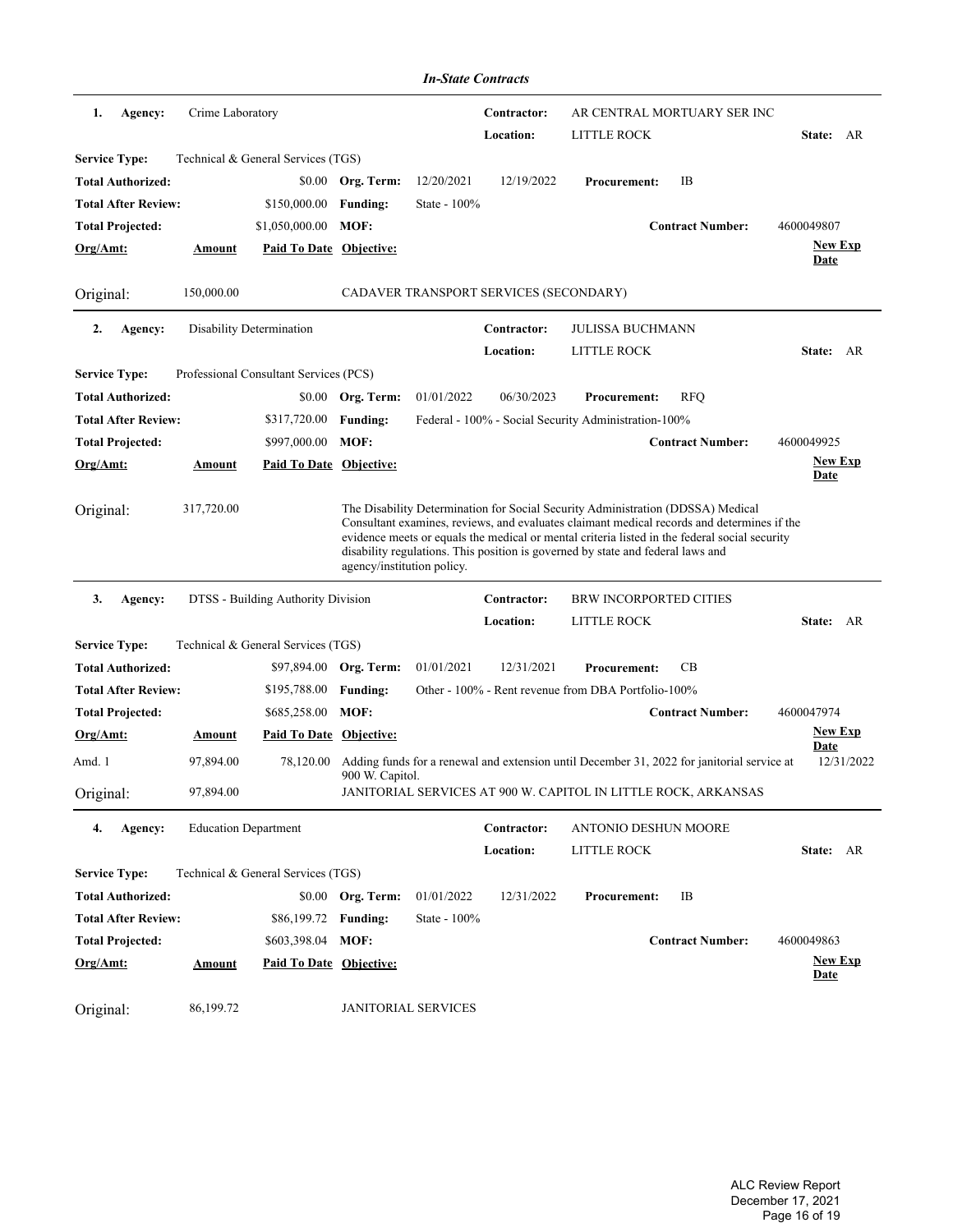| 5.<br>Agency:              | Health Department       |                                                                               |                   |                                                       | Contractor:              |                                                                                                                                                                                                                                                                              | ARKANSAS INFORMATION CONSORTIUM LLC    |                               |
|----------------------------|-------------------------|-------------------------------------------------------------------------------|-------------------|-------------------------------------------------------|--------------------------|------------------------------------------------------------------------------------------------------------------------------------------------------------------------------------------------------------------------------------------------------------------------------|----------------------------------------|-------------------------------|
|                            |                         |                                                                               |                   |                                                       | Location:                | LITTLE ROCK                                                                                                                                                                                                                                                                  |                                        | State: AR                     |
| <b>Service Type:</b>       |                         | Technical & General Services (TGS)                                            |                   |                                                       |                          |                                                                                                                                                                                                                                                                              |                                        |                               |
| <b>Total Authorized:</b>   |                         | \$0.00                                                                        | Org. Term:        | 01/01/2022                                            | 06/30/2022               | <b>Procurement:</b>                                                                                                                                                                                                                                                          | CC                                     |                               |
| <b>Total After Review:</b> |                         | \$180,000.00                                                                  | <b>Funding:</b>   | State - $100\%$                                       |                          |                                                                                                                                                                                                                                                                              |                                        |                               |
| <b>Total Projected:</b>    |                         | \$180,000.00                                                                  | MOF:              |                                                       |                          |                                                                                                                                                                                                                                                                              | <b>Contract Number:</b>                | 4502053845                    |
| Org/Amt:                   | <b>Amount</b>           | <b>Paid To Date Objective:</b>                                                |                   |                                                       |                          |                                                                                                                                                                                                                                                                              |                                        | <b>New Exp</b><br><b>Date</b> |
| Original:                  | 180,000.00              |                                                                               |                   | provide payments through 06/30/2022.                  |                          | The Medical Marijuana Branch of the ADH utilizes the AIC contract for the maintenance and<br>operation of the ADH Medical Marijuana web-site used for the processing of electronic<br>payments for the Registry ID card on-line application system. This purchase order will |                                        |                               |
| 6.<br>Agency:              | Health Department       |                                                                               |                   |                                                       | Contractor:              | CQ CONSULTING                                                                                                                                                                                                                                                                |                                        |                               |
|                            |                         |                                                                               |                   |                                                       | Location:                | <b>ALEXANDER</b>                                                                                                                                                                                                                                                             |                                        | State: AR                     |
| <b>Service Type:</b>       |                         | Technical & General Services (TGS)                                            |                   |                                                       |                          |                                                                                                                                                                                                                                                                              |                                        |                               |
| <b>Total Authorized:</b>   |                         | \$624,000.00                                                                  | Org. Term:        | 02/25/2019                                            | 02/24/2020               | <b>Procurement:</b>                                                                                                                                                                                                                                                          | <b>RFP</b>                             |                               |
| <b>Total After Review:</b> |                         | \$852,800.00                                                                  | <b>Funding:</b>   |                                                       |                          | Federal - 50% - PWS FEES-50%; State - 15%; Other - 35% - ELC Covid Detection-35%                                                                                                                                                                                             |                                        |                               |
| <b>Total Projected:</b>    |                         | \$1,456,000.00                                                                | MOF:              |                                                       |                          |                                                                                                                                                                                                                                                                              | <b>Contract Number:</b>                | 4600043977                    |
| Org/Amt:                   | Amount                  | <b>Paid To Date Objective:</b>                                                |                   |                                                       |                          |                                                                                                                                                                                                                                                                              |                                        | <b>New Exp</b>                |
| Amd. 3                     | 228,800.00              | 652,650.00                                                                    |                   |                                                       |                          | To utilize amendment 3 of 6 for the purpose of continuing on-site services for changes and<br>enhancements to the ADH PHL STARLIMS Lab Information Management System (LIMS).                                                                                                 |                                        | Date<br>02/24/2022            |
| History:<br>Amd. 2         | 416,000.00              | 404,100.00                                                                    |                   |                                                       |                          | On-site services for changes and enhancements to the STARLIMS Lab Information<br>Management System (LIMS) in the Public Health Laboratories.                                                                                                                                 |                                        | 02/24/2022                    |
| Amd. 1                     | 0.00                    | 179,100.00                                                                    |                   |                                                       |                          | On-site services for changes and enhancements to the STARLIMS Lab Information<br>Management System (LIMS) in the Public Health Laboratories.                                                                                                                                 |                                        | 02/24/2021                    |
| Original:                  | 208,000.00              |                                                                               |                   |                                                       |                          | On-site services for changes and enhancements to the STARLIMS Lab Information<br>Management System (LIMS) in the Public Health Laboratories.                                                                                                                                 |                                        |                               |
| 7.<br>Agency:              | Health Department       |                                                                               |                   |                                                       | Contractor:              | <b>MEDICAL WASTE SERVICES</b>                                                                                                                                                                                                                                                |                                        |                               |
|                            |                         |                                                                               |                   |                                                       | Location:                | <b>HARRISON</b>                                                                                                                                                                                                                                                              |                                        | State: AR                     |
| <b>Service Type:</b>       |                         | Technical & General Services (TGS)                                            |                   |                                                       |                          |                                                                                                                                                                                                                                                                              |                                        |                               |
| <b>Total Authorized:</b>   |                         | \$247,382.00 Org. Term:                                                       |                   | 12/01/2020                                            | 11/30/2021               | <b>Procurement:</b>                                                                                                                                                                                                                                                          | CВ                                     |                               |
| <b>Total After Review:</b> |                         | \$494,764.00 Funding:                                                         |                   | Agreement- $15%$                                      |                          | Federal - 85% - Immunication Coop Agreement-85%; Other - 15% - Immi Cooperative                                                                                                                                                                                              |                                        |                               |
| <b>Total Projected:</b>    |                         | \$531,674.00                                                                  | MOF:              |                                                       |                          |                                                                                                                                                                                                                                                                              | <b>Contract Number:</b>                | 4600047876                    |
| $Org/Amt$ :                | <b>Amount</b>           | <b>Paid To Date Objective:</b>                                                |                   |                                                       |                          |                                                                                                                                                                                                                                                                              |                                        | <b>New Exp</b>                |
| Amd. 3                     | 247,382.00              | 36,918.08                                                                     | units.            |                                                       |                          | The renewal is for the continued medical waste transportation and disposal from local health                                                                                                                                                                                 |                                        | <b>Date</b><br>11/30/2022     |
| History:                   |                         |                                                                               |                   |                                                       |                          |                                                                                                                                                                                                                                                                              |                                        |                               |
| Amd. 2                     | 0.00                    |                                                                               |                   | 36,918.08 To extend the expiration date for time only |                          |                                                                                                                                                                                                                                                                              |                                        | 11/30/2022                    |
| Amd. 1<br>Original:        | 200,000.00<br>47,382.00 |                                                                               |                   |                                                       |                          | 3,544.92 MEDICAL WASTE TRANSPORTATION AND DISPOSAL<br>MEDICAL WASTE TRANSPORTATION AND DISPOSAL                                                                                                                                                                              |                                        |                               |
|                            |                         |                                                                               |                   |                                                       |                          |                                                                                                                                                                                                                                                                              |                                        |                               |
| 8.<br>Agency:<br>Div/Prog: |                         | Human Services Department<br>Division of Aging, Adults, and Behavioral Health |                   |                                                       | Contractor:<br>Location: | <b>FORT SMITH</b>                                                                                                                                                                                                                                                            | WESTERN ARKANSAS COUNSELING & GUIDANCE | State: AR                     |
| <b>Service Type:</b>       | Services                | Professional Consultant Services (PCS)                                        |                   |                                                       |                          |                                                                                                                                                                                                                                                                              |                                        |                               |
| <b>Total Authorized:</b>   |                         |                                                                               | \$0.00 Org. Term: | 01/01/2022                                            | 12/31/2022               | <b>Procurement:</b>                                                                                                                                                                                                                                                          | RFP                                    |                               |
| <b>Total After Review:</b> |                         | \$600,000.00                                                                  | <b>Funding:</b>   |                                                       |                          | Federal - 100% - MEDICAL DETOXIFICATION-100%                                                                                                                                                                                                                                 |                                        |                               |
| <b>Total Projected:</b>    |                         | \$4,200,000.00 MOF:                                                           |                   |                                                       |                          |                                                                                                                                                                                                                                                                              | <b>Contract Number:</b>                | 4600049813                    |
| Org/Amt:                   | <b>Amount</b>           | <b>Paid To Date Objective:</b>                                                |                   |                                                       |                          |                                                                                                                                                                                                                                                                              |                                        | <b>New Exp</b>                |
|                            |                         |                                                                               |                   |                                                       |                          |                                                                                                                                                                                                                                                                              |                                        | <b>Date</b>                   |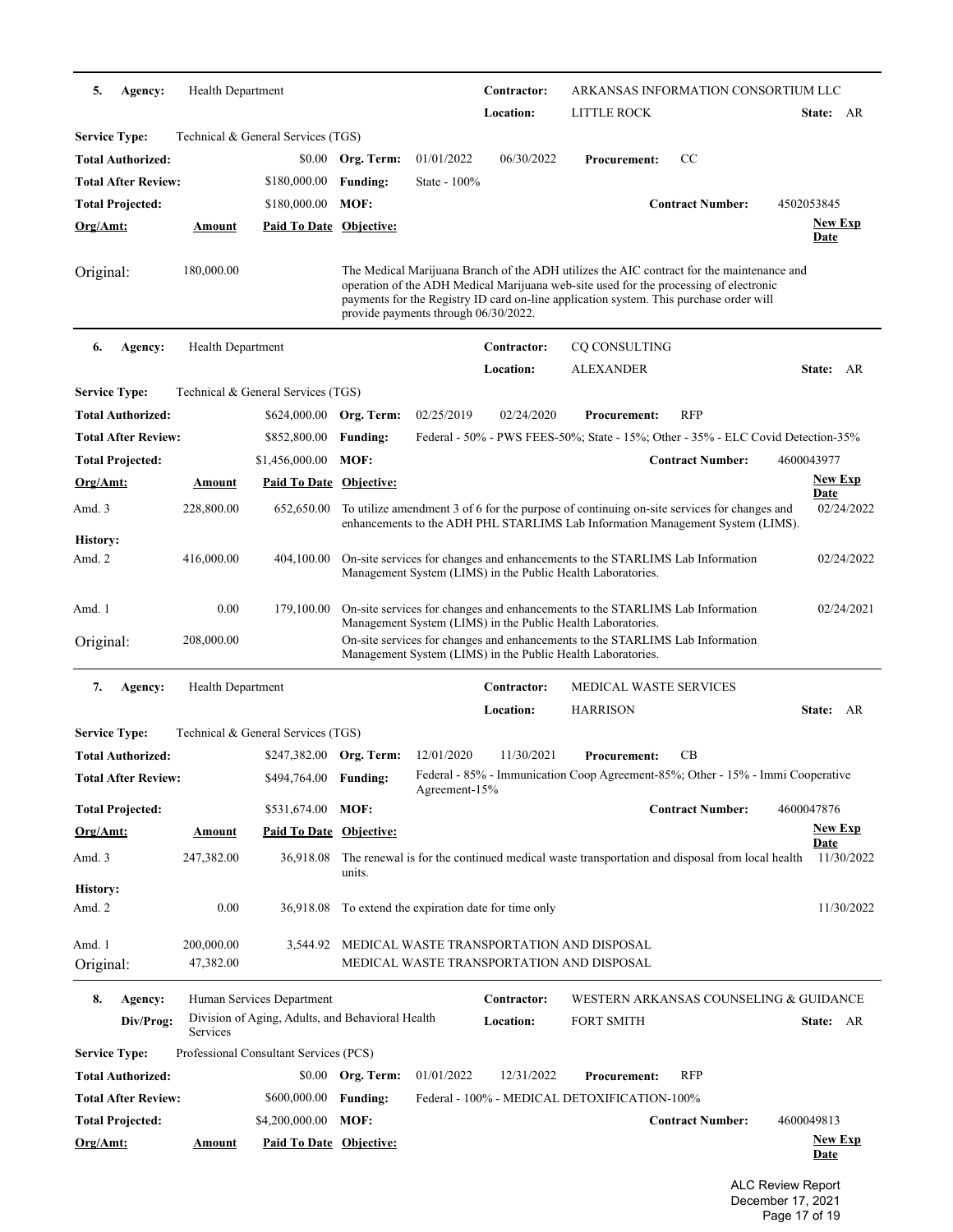| Original:          |                            | 600,000.00    |                                                 | MEDICAL DETOXIFICATION SERVICES |                                      |                                                 |                                                                                                                                                                                                                                                                                                                                                                                                                                                                        |                                     |                           |  |
|--------------------|----------------------------|---------------|-------------------------------------------------|---------------------------------|--------------------------------------|-------------------------------------------------|------------------------------------------------------------------------------------------------------------------------------------------------------------------------------------------------------------------------------------------------------------------------------------------------------------------------------------------------------------------------------------------------------------------------------------------------------------------------|-------------------------------------|---------------------------|--|
| 9.                 | Agency:                    |               | Human Services Department                       |                                 |                                      | Contractor:                                     |                                                                                                                                                                                                                                                                                                                                                                                                                                                                        | AREA AGENCY ON AGING OF SE ARKANSAS |                           |  |
|                    | Div/Prog:                  |               | Division of Developmental Disabilities Services |                                 |                                      | Location:                                       | <b>PINE BLUFF</b>                                                                                                                                                                                                                                                                                                                                                                                                                                                      |                                     | State: AR                 |  |
|                    | <b>Service Type:</b>       |               | Technical & General Services (TGS)              |                                 |                                      |                                                 |                                                                                                                                                                                                                                                                                                                                                                                                                                                                        |                                     |                           |  |
|                    | <b>Total Authorized:</b>   |               | \$400,000.00                                    | Org. Term:                      | 01/01/2021                           | 12/31/2021                                      | <b>Procurement:</b>                                                                                                                                                                                                                                                                                                                                                                                                                                                    | SP                                  |                           |  |
|                    | <b>Total After Review:</b> |               | \$800,000.00                                    | <b>Funding:</b>                 |                                      |                                                 | Federal - 77% - DMS-MAP Assist Payments-MatchRate-77%; State - 22%                                                                                                                                                                                                                                                                                                                                                                                                     |                                     |                           |  |
|                    | <b>Total Projected:</b>    |               | \$400,000.00                                    | MOF:                            |                                      |                                                 |                                                                                                                                                                                                                                                                                                                                                                                                                                                                        | <b>Contract Number:</b>             | 4600047866                |  |
| Org/Amt:           |                            | <u>Amount</u> | <b>Paid To Date Objective:</b>                  |                                 |                                      |                                                 |                                                                                                                                                                                                                                                                                                                                                                                                                                                                        |                                     | <b>New Exp</b>            |  |
| Amd. 1             |                            | 400,000.00    | 339,922.13                                      |                                 |                                      |                                                 | Amend to extend, update total projected cost, and add funds to continue this contract to                                                                                                                                                                                                                                                                                                                                                                               |                                     | Date<br>12/31/2022        |  |
|                    |                            |               |                                                 |                                 | Developmental Disabilities Services. |                                                 | continue Day Treatment Transportation services to children in need of Early Intervention Day<br>Treatment and adults in need of Adult Developmental Day Treatment through the Division of                                                                                                                                                                                                                                                                              |                                     |                           |  |
| Original:          |                            | 400,000.00    |                                                 |                                 |                                      | Lincoln, Monroe, Phillips and Prairie counties. | To initiate a contract to continue Day Treatment Transportation services to children in need of<br>Early Intervention Day Treatment (EIDT) and adults in need of Adult Developmental Day<br>Treatment (ADDT) through the Division of Developmental Disabilities Services (DDS) in<br>Region F. Arkansas, Ashley, Bradley, Chicot, Cleveland, Desha, Drew, Grant, Jefferson, Lee,                                                                                       |                                     |                           |  |
| 10.                | Agency:                    |               | Human Services Department                       |                                 |                                      | Contractor:                                     |                                                                                                                                                                                                                                                                                                                                                                                                                                                                        | CENTRAL ARKANSAS DEVELOPMENT        |                           |  |
|                    | Div/Prog:                  |               | Division of Developmental Disabilities Services |                                 |                                      | Location:                                       | <b>BENTON</b>                                                                                                                                                                                                                                                                                                                                                                                                                                                          |                                     | State: AR                 |  |
|                    | <b>Service Type:</b>       |               | Technical & General Services (TGS)              |                                 |                                      |                                                 |                                                                                                                                                                                                                                                                                                                                                                                                                                                                        |                                     |                           |  |
|                    | <b>Total Authorized:</b>   |               | \$3,960,000.00 Org. Term:                       |                                 | 01/01/2021                           | 12/31/2021                                      | <b>Procurement:</b>                                                                                                                                                                                                                                                                                                                                                                                                                                                    | SP                                  |                           |  |
|                    | <b>Total After Review:</b> |               | \$7,920,000.00                                  | <b>Funding:</b>                 |                                      |                                                 | Federal - 77% - DMS MAP ASSIST 93.778-77%; State - 22%                                                                                                                                                                                                                                                                                                                                                                                                                 |                                     |                           |  |
|                    | <b>Total Projected:</b>    |               | \$3,960,000.00                                  | MOF:                            |                                      |                                                 |                                                                                                                                                                                                                                                                                                                                                                                                                                                                        | <b>Contract Number:</b>             | 4600047867                |  |
| Org/Amt:           |                            | <b>Amount</b> | <b>Paid To Date Objective:</b>                  |                                 |                                      |                                                 |                                                                                                                                                                                                                                                                                                                                                                                                                                                                        |                                     | <b>New Exp</b><br>Date    |  |
| Amd. 1             |                            | 3,960,000.00  | 3,152,019.51                                    |                                 | Developmental Disabilities Services. |                                                 | Amend to extend, update the Total Projected Cost, and add funds to continue this contract to<br>continue Day Treatment Transportation services to children In need of Early Intervention Day<br>Treatment and adults in need of Adult Developmental Day Treatment through the Division of                                                                                                                                                                              |                                     | 12/31/2022                |  |
| Original:          |                            | 3,960,000.00  |                                                 |                                 | Sevier, and Union counties.          |                                                 | To initiate a contract to continue Day Treatment Transportation services to children In need of<br>Early Intervention Day Treatment (EIDT) and adults in need of Adult Developmental Day<br>Treatment (ADDT) through the Division of Developmental Disabilities Services (DDS) in<br>Region E.Coverage area: Calhoun, Clark, Columbia, Dallas, Garland, Hempstead, Hot<br>Spring, Howard, Lafayette, Little River, Miller, Montgomery, Nevada, Ouachita, Pike, Saline, |                                     |                           |  |
| 11.                | Agency:                    |               | Human Services Department                       |                                 |                                      | Contractor:                                     |                                                                                                                                                                                                                                                                                                                                                                                                                                                                        | AREA AGENCY ON AGING OF SE ARKANSAS |                           |  |
|                    | Div/Prog:                  |               | Division of Medical Services                    |                                 |                                      | Location:                                       | PINE BLUFF                                                                                                                                                                                                                                                                                                                                                                                                                                                             |                                     | State: AR                 |  |
|                    | <b>Service Type:</b>       |               | Technical & General Services (TGS)              |                                 |                                      |                                                 |                                                                                                                                                                                                                                                                                                                                                                                                                                                                        |                                     |                           |  |
|                    | <b>Total Authorized:</b>   |               | \$20,083,773.24 Org. Term:                      |                                 | 01/01/2019                           | 06/30/2019                                      | <b>Procurement:</b>                                                                                                                                                                                                                                                                                                                                                                                                                                                    | IB                                  |                           |  |
|                    | <b>Total After Review:</b> |               | \$26,778,364.32                                 | <b>Funding:</b>                 |                                      |                                                 | Federal - 70% - DMS-MAP Assist Payments Match-70%; State - 29%                                                                                                                                                                                                                                                                                                                                                                                                         |                                     |                           |  |
|                    | <b>Total Projected:</b>    |               | \$46,862,137.56                                 | MOF:                            |                                      |                                                 |                                                                                                                                                                                                                                                                                                                                                                                                                                                                        | <b>Contract Number:</b>             | 4600043549                |  |
| <u>Org/Amt:</u>    |                            | <b>Amount</b> | <b>Paid To Date Objective:</b>                  |                                 |                                      |                                                 |                                                                                                                                                                                                                                                                                                                                                                                                                                                                        |                                     | <b>New Exp</b>            |  |
| Amd. 4             |                            | 6,694,591.08  | 1,518,217.86                                    | services.                       |                                      |                                                 | Amend to extend and add funds to continue providing Non-Emergency Transportation                                                                                                                                                                                                                                                                                                                                                                                       |                                     | <b>Date</b><br>12/31/2022 |  |
| History:<br>Amd. 3 |                            | 6,694,591.08  | 10,565,405.00                                   | services.                       |                                      |                                                 | Amend to extend and add funds to continue providing Non-Emergency Transportation                                                                                                                                                                                                                                                                                                                                                                                       |                                     | 12/31/2021                |  |
| Amd. 2             |                            | 6,694,591.08  | 5,463,932.09                                    |                                 |                                      | continue Non Emergency Transportation.          | Update the Performance Based Contracting Standards, Amend to extend and add funds to                                                                                                                                                                                                                                                                                                                                                                                   |                                     | 12/31/2020                |  |
| Amd. 1             |                            | 0.00          | 952,923.00                                      |                                 |                                      |                                                 | To amend to extend for time only, with no change in overall liability, to continue Non-<br>Emergency Transportation Services contract for service region "F".                                                                                                                                                                                                                                                                                                          |                                     | 12/31/2019                |  |
| Original:          |                            | 6,694,591.08  |                                                 |                                 |                                      |                                                 | To initiate a new Non-Emergency Transportation Services contract for service region "F".<br>Geographical coverage area is Region F - Arkansas, Ashley, Bradley, Chicot, Cleveland,<br>Desha, Drew, Grant, Jefferson, Lee, Lincoln, Monroe, Phillips and Prairie counties.                                                                                                                                                                                              |                                     |                           |  |